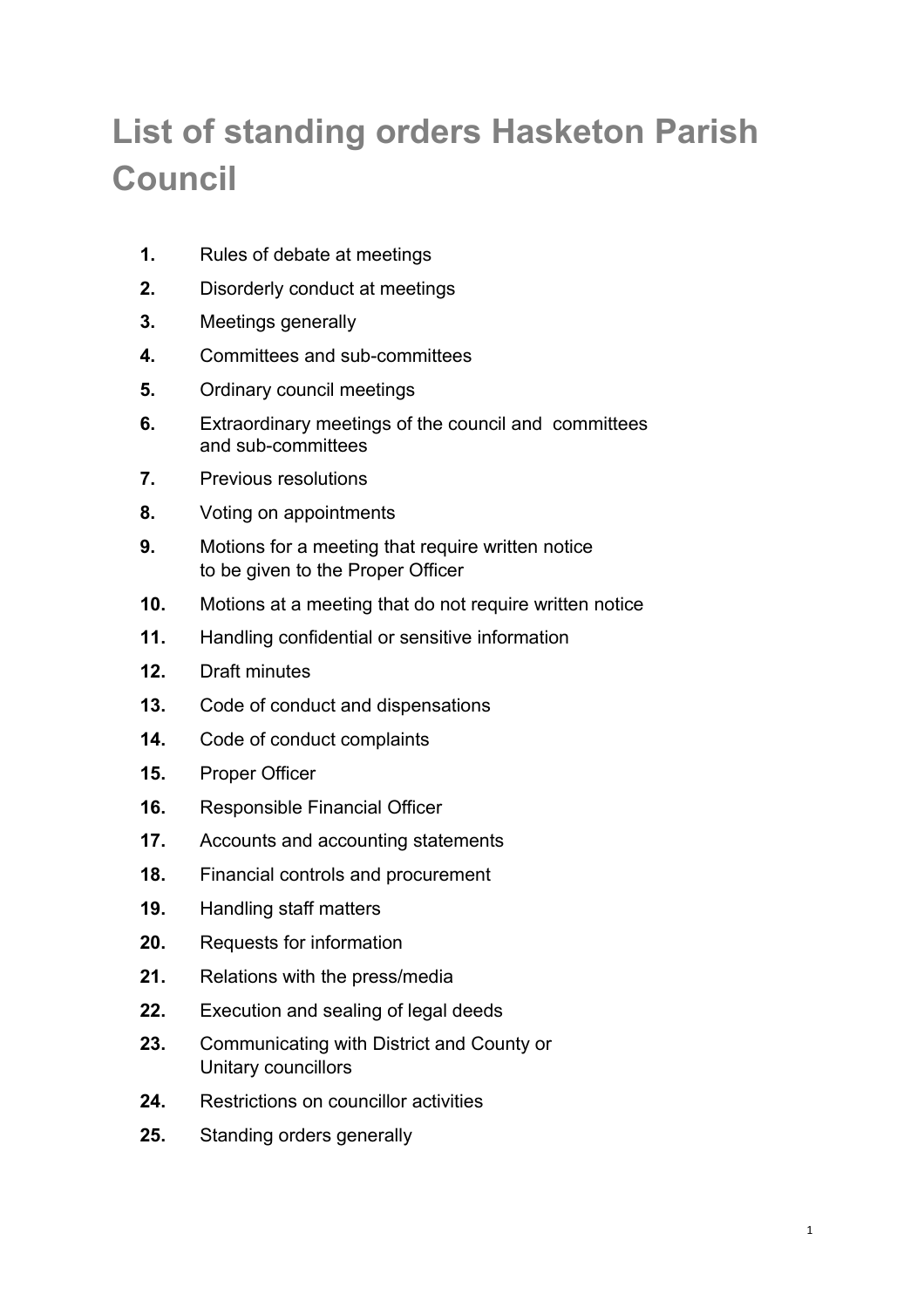# Standing orders

#### **1. Rules of debate at meetings**

- a Motions on the agenda shall be considered in the order that they appear unless the order is changed at the discretion of the chairman of the meeting.
- b A motion (including an amendment) shall not be progressed unless it has been moved and seconded.
- c A motion on the agenda that is not moved by its proposer may be treated by the chairman of the meeting as withdrawn.
- d If a motion (including an amendment) has been seconded, it may be withdrawn by the proposer only with the consent of the seconder and the meeting.
- e An amendment is a proposal to remove or add words to a motion. It shall not negate the motion.
- f If an amendment to the original motion is carried, the original motion becomes the substantive motion upon which further amendment(s) may be moved.
- g An amendment shall not be considered unless early verbal notice of it is given at the meeting and, if requested by the chairman of the meeting, is expressed in writing to the chairman.
- h A councillor may move an amendment to his own motion if agreed by the meeting. If a motion has already been seconded, the amendment shall be with the consent of the seconder and the meeting.
- i If there is more than one amendment to an original or substantive motion, the amendments shall be moved in the order directed by the chairman.
- j Subject to standing order 1(k) below, only one amendment shall be moved and debated at a time, the order of which shall be directed by the chairman of the meeting.
- k One or more amendments may be discussed together if the chairman of the meeting considers this expedient but each amendment shall be voted upon separately.
- l A councillor may not move more than one amendment to an original or substantive motion.
- m The mover of an amendment has no right of reply at the end of debate on it.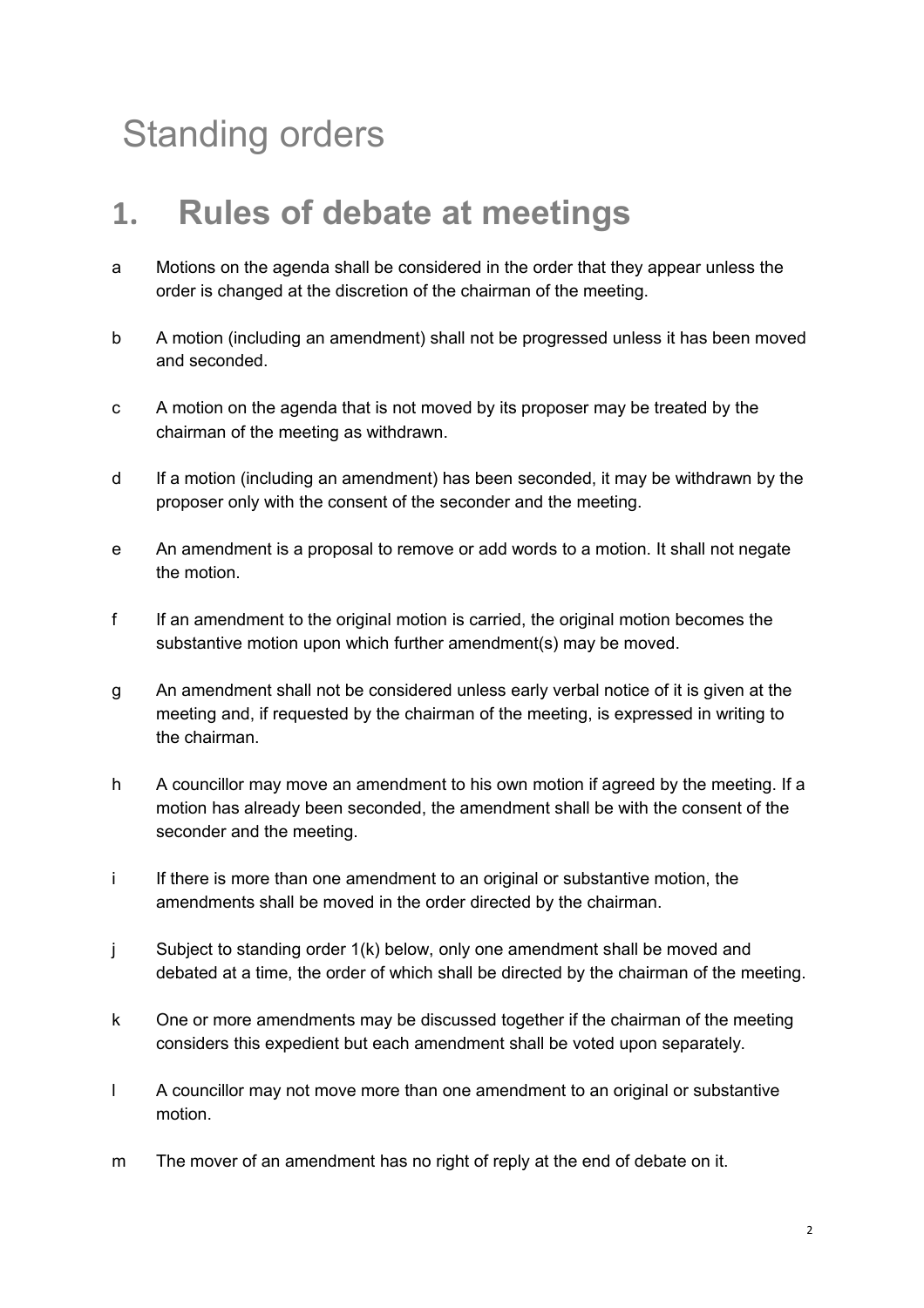- n Where a series of amendments to an original motion are carried, the mover of the original motion shall have a right of reply either at the end of debate of the first amendment or at the very end of debate on the final substantive motion immediately before it is put to the vote.
- o Unless permitted by the chairman of the meeting, a councillor may speak once in the debate on a motion except:
	- i. to speak on an amendment moved by another councillor;
	- ii. to move or speak on another amendment if the motion has been amended since he last spoke;
	- iii. to make a point of order;
	- iv. to give a personal explanation; or
	- v. in exercise of a right of reply.
- p During the debate of a motion, a councillor may interrupt only on a point of order or a personal explanation and the councillor who was interrupted shall stop speaking. A councillor raising a point of order shall identify the standing order which he considers has been breached or specify the other irregularity in the proceedings of the meeting he is concerned by.
- q A point of order shall be decided by the chairman of the meeting and his decision shall be final.
- r When a motion is under debate, no other motion shall be moved except:
	- i. to amend the motion;
	- ii. to proceed to the next business;
	- iii. to adjourn the debate;
	- iv. to put the motion to a vote;
	- v. to ask a person to be no longer heard or to leave the meeting;
	- vi. to refer a motion to a committee or sub-committee for consideration;
	- vii. to exclude the public and press;
	- viii. to adjourn the meeting; or
	- ix. to suspend particular standing order(s) excepting those which reflect mandatory statutory requirements.
- s Before an original or substantive motion is put to the vote, the chairman of the meeting shall be satisfied that the motion has been sufficiently debated and that the mover of the motion under debate has exercised or waived his right of reply.
- t Excluding motions moved understanding order 1(r) above, the contributions or speeches by a councillor shall relate only to the motion under discussion and shall not exceed 5 minutes without the consent of the chairman of the meeting.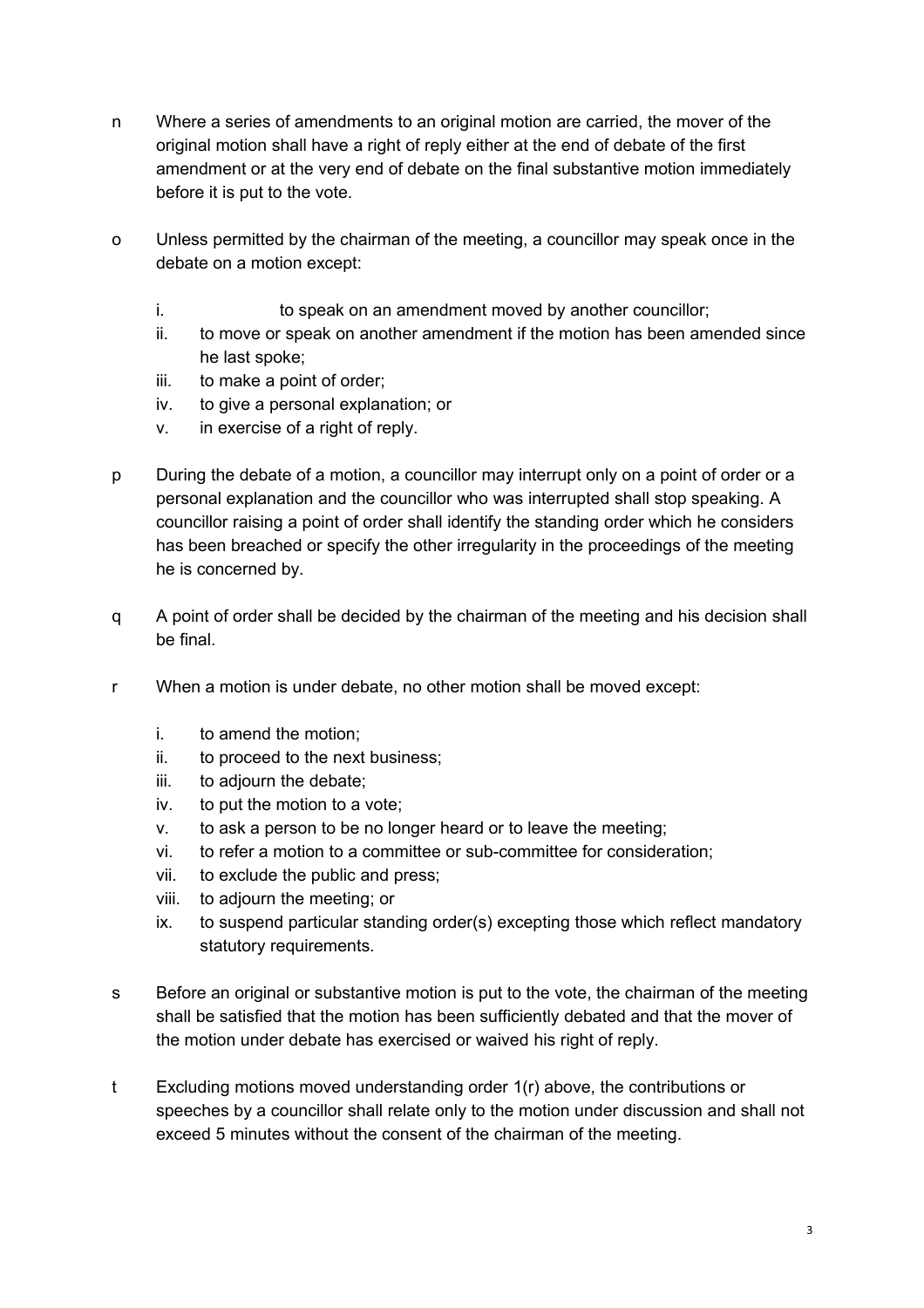## **2. Disorderly conduct at meetings**

- a No person shall obstruct the transaction of business at a meeting or behave offensively or improperly. If this standing order is ignored, the chairman of the meeting shall request such person(s) to moderate or improve their conduct.
- b If person(s) disregard the request of the chairman of the meeting to moderate or improve their conduct, any councillor or the chairman of the meeting may move that the person be no longer heard or excluded from the meeting. The motion, if seconded, shall be put to the vote without discussion.
- c If a resolution made under standing order 2(b) above is ignored, the chairman of the meeting may take further reasonable steps to restore order or to progress the meeting. This may include temporarily suspending or closing the meeting.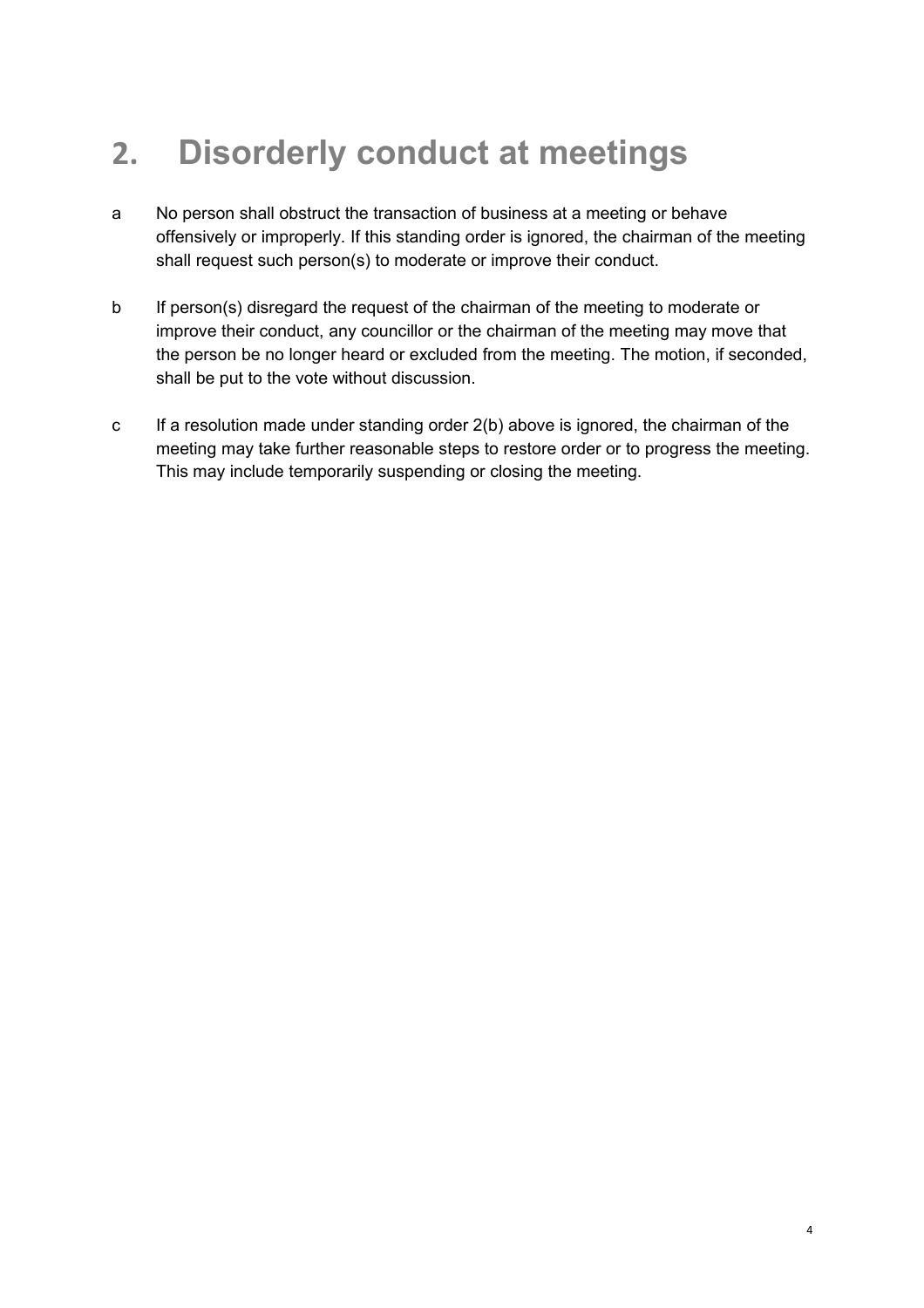#### **3. Meetings generally**

- ▲ Full Council meetings
- **Committee meetings**
- **□** Sub-committee meetings



a **Meetings shall not take place in premises which at the time of the meeting are used for the supply of alcohol, unless no other premises are available free of charge or at a reasonable cost.** 



b **The minimum three clear days for notice of a meeting does not include the day on which notice was issued, the day of the meeting, a Sunday, a day of the Christmas break, a day of the Easter break or of a bank holiday or a day appointed for public thanksgiving or mourning.**



c **The minimum three clear days' public notice for a meeting does not include the day on which the notice was issued or the day of the meeting unless the meeting is convened at shorter notice** OR [The minimum three clear days' public notice of a meeting does not include the day on which the notice was issued or the day of the meeting].

d **Meetings shall be open to the public unless their presence is prejudicial to the public interest by reason of the confidential nature of the business to be transacted or for other special reasons. The public's exclusion from part or all of a meeting shall be by a resolution which shall give reasons for the public's exclusion.**

- e Members of the public may make representations, answer questions and give evidence at a meeting which they are entitled to attend in respect of the business on the agenda.
- f The period of time designated for public participation at a meeting in accordance with standing order 3(e) above shall not exceed 15 minutes unless directed by the chairman of the meeting.
- g Subject to standing order 3(f) above, a member of the public shall not speak for more than 2 minutes.
- h In accordance with standing order 3(e) above, a question shall not require a response at the meeting nor start a debate on the question. The chairman of the meeting may direct that a written or oral response be given.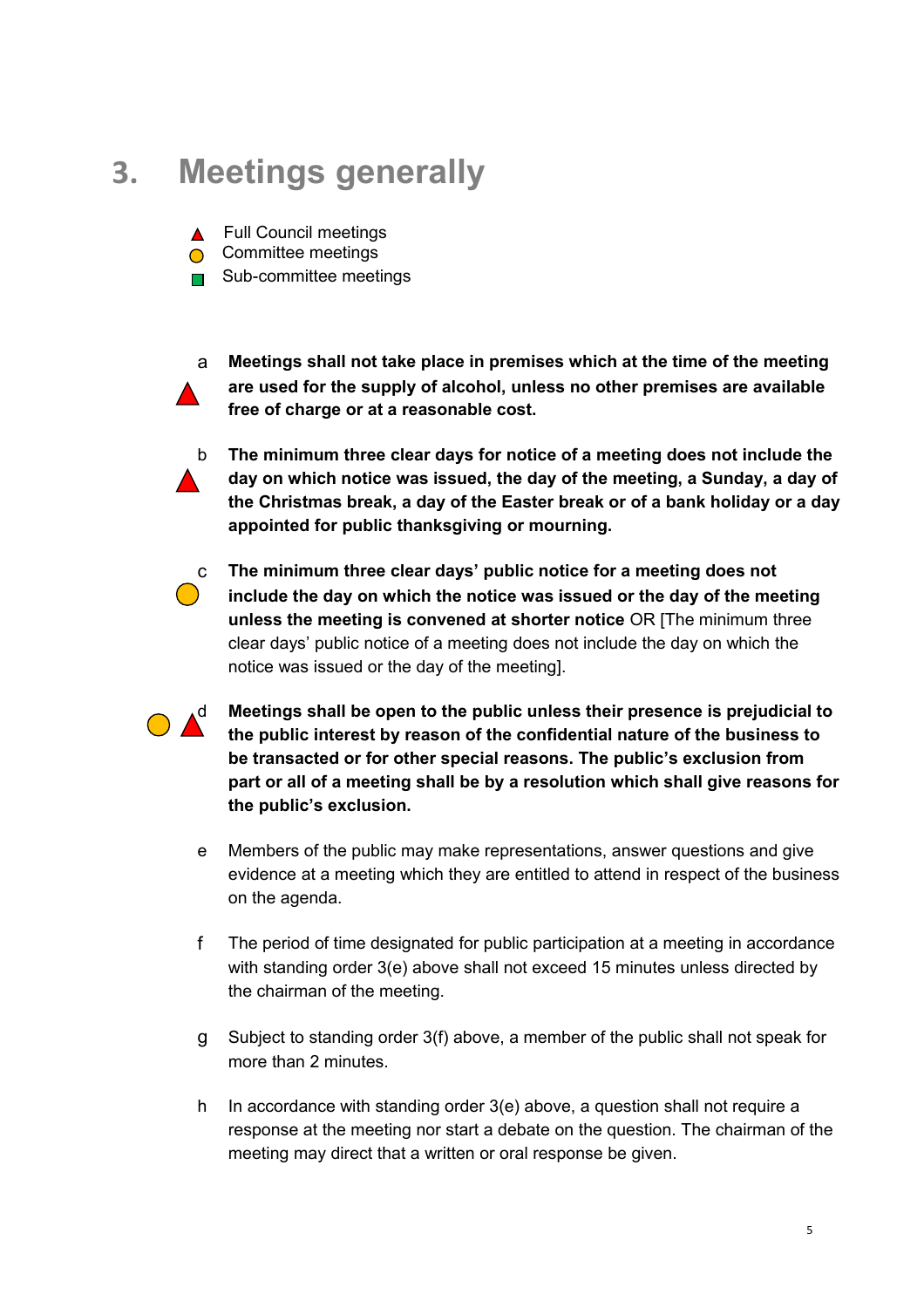- i [A person shall stand when requesting to speak and when speaking (except when a person has a disability or is likely to suffer discomfort)] OR [A person shall raise his hand when requesting to speak and stand when speaking (except when a person has a disability or is likely to suffer discomfort)]. The chairman of the meeting may at any time permit a person to be seated when speaking.
- j A person who speaks at a meeting shall direct his comments to the chairman of the meeting.
- k Only one person is permitted to speak at a time. If more than one person wants to speak, the chairman of the meeting shall direct the order of speaking.



l **The press shall be provided with reasonable facilities for the taking of their report of all or part of a meeting at which they are entitled to be present**.



m **Subject to standing orders which indicate otherwise, anything authorised or required to be done by, to or before the Chairman of the Council may in his absence be done by, to or before the Vice-Chairman of the Council (if any).**

n **The Chairman, if present, shall preside at a meeting. If the Chairman is absent from a meeting, the Vice-Chairman, if present, shall preside. If both the Chairman and the Vice-Chairman are absent from a meeting, a councillor as chosen by the councillors present at the meeting shall preside at the meeting.**



**o** Subject to a meeting being quorate, all questions at a meeting shall be **decided by a majority of the councillors or councillors with voting rights present and voting.**



**p The chairman of a meeting may give an original vote on any matter put to <br><b>A the vote and in the assessed we arrive to a function of the set of the set of the set of the set of the set of the set of the set of the s the vote, and in the case of an equality of votes may exercise his casting vote whether or not he gave an original vote.**

> *See standing orders 5(i) and (j) below for the different rules that apply in the election of the Chairman of the Council at the annual meeting of the council.*

q **Unless standing orders provide otherwise, voting on a question shall be by a show of hands. At the request of a councillor, the voting on any question shall be recorded so as to show whether each councillor present and voting gave his vote for or against that question.** Such a request shall be made before moving on to the next item of business on the agenda.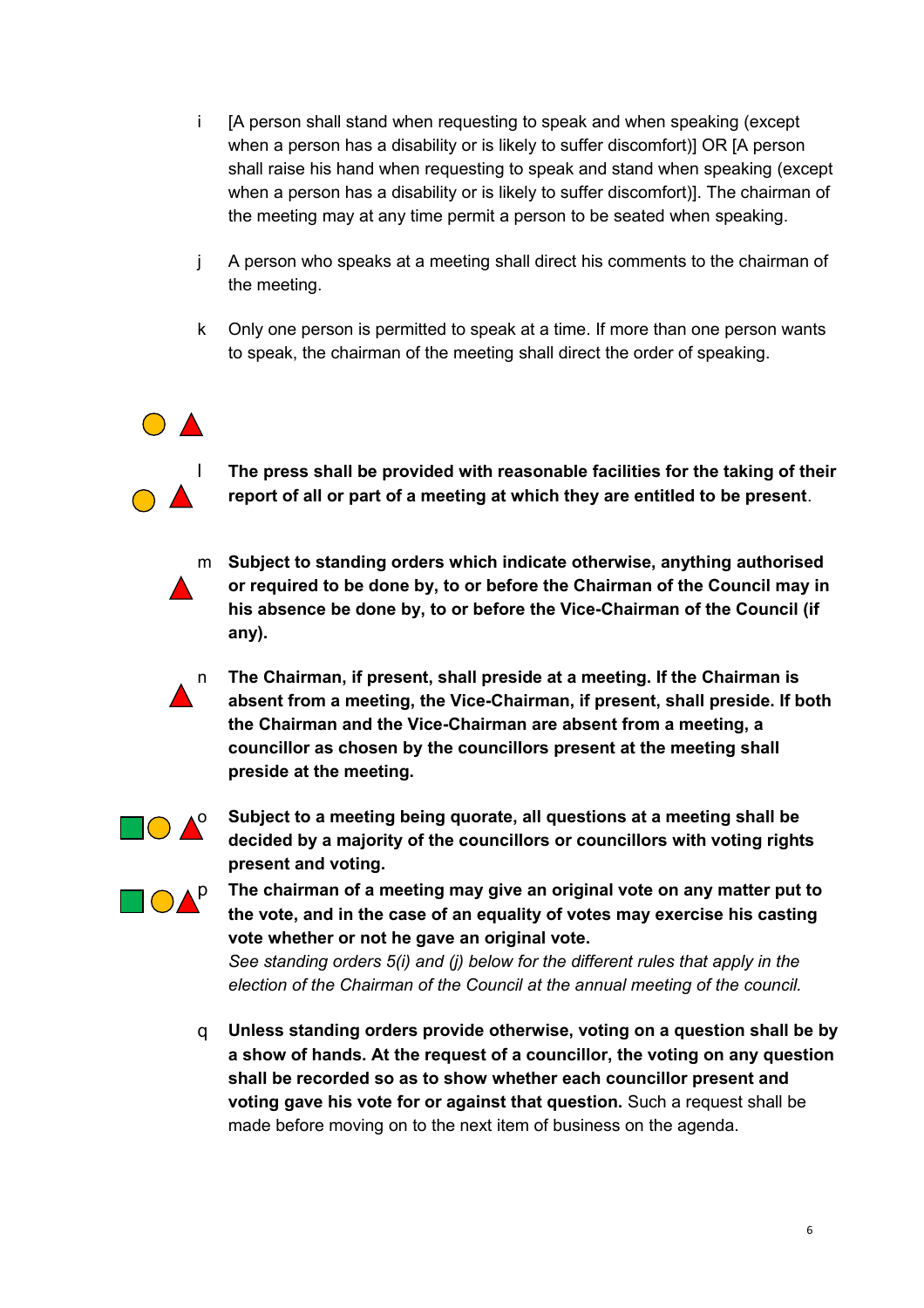- r The minutes of a meeting shall include an accurate record of the following:
	- i. the time and place of the meeting;
	- ii. the names of councillors present and absent;
	- iii. interests that have been declared by councillors and non-councillors with voting rights;
	- iv. whether a councillor or non-councillor with voting rights left the meeting when matters that they held interests in were being considered;
	- v. if there was a public participation session; and
	- vi. the resolutions made.



*5* **A councillor or a non-councillor with voting rights who has a disclosable pecuniary interest or another interest as set out in the council's code of conduct in a matter being considered at a meeting is subject to statutory limitations or restrictions under the code on his right to participate and vote on that matter.**



s **No business may be transacted at a meeting unless at least one-third of the whole number of members of the council are present and in no case shall the quorum of a meeting be less than three.**

*See standing order 4d(viii) below for the quorum of a committee or subcommittee meeting.* 



**If a meeting is or becomes inquorate no business shall be transacted** and the meeting shall be transacted and  $\sum_{i=1}^{n}$ the meeting shall be closed. The business on the agenda for the meeting shall be adjourned to another meeting.

u A meeting shall not exceed a period of 3 hours.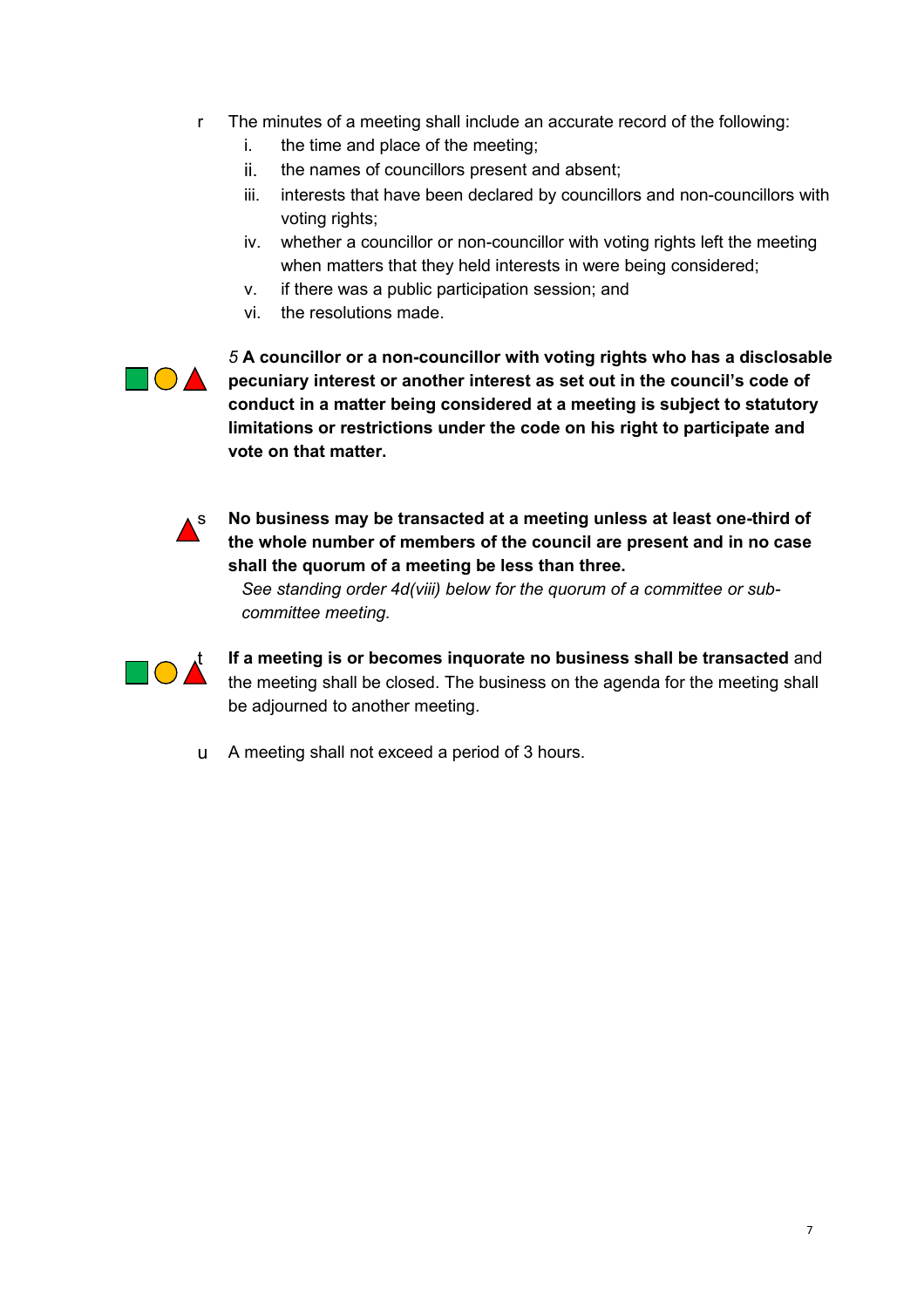#### **4. Committees and sub-committees**

- **a Unless the council determines otherwise, a committee may appoint a subcommittee whose terms of reference and members shall be determined by the committee.**
- **b The members of a committee may include non-councillors unless it is a committee which regulates and controls the finances of the council.**
- **c Unless the council determines otherwise, all the members of an advisory committee and a sub-committee of the advisory committee may be noncouncillors.**
- d The council may appoint standing committees or other committees as may be necessary, and:
	- i. shall determine their terms of reference;
	- ii. shall determine the number and time of the ordinary meetings of a standing committee up until the date of the next annual meeting of full council;
	- iii. shall permit a committee, other than in respect of the ordinary meetings of a committee, to determine the number and time of its meetings;
	- iv. shall, subject to standing orders 4(b) and (c) above, appoint and determine the terms of office of members of such a committee;
	- v. may, subject to standing orders 4(b) and (c) above, appoint and determine the terms of office of the substitute members to a committee whose role is to replace the ordinary members at a meeting of a committee if the ordinary members of the committee confirm to the Proper Officer 3 days before the meeting that they are unable to attend;
	- vi. shall, after it has appointed the members of a standing committee, appoint the chairman of the standing committee;
	- vii. shall permit a committee other than a standing committee, to appoint its own chairman at the first meeting of the committee;
	- viii. shall determine the place, notice requirements and quorum for a meeting of a committee and a sub-committee which shall be no less than three;
	- ix. shall determine if the public may participate at a meeting of a committee;
	- x. shall determine if the public and press are permitted to attend the meetings of a sub-committee and also the advance public notice requirements, if any, required for the meetings of a sub-committee;
	- xi. shall determine if the public may participate at a meeting of a sub-committee that they are permitted to attend; and
	- xii. may dissolve a committee.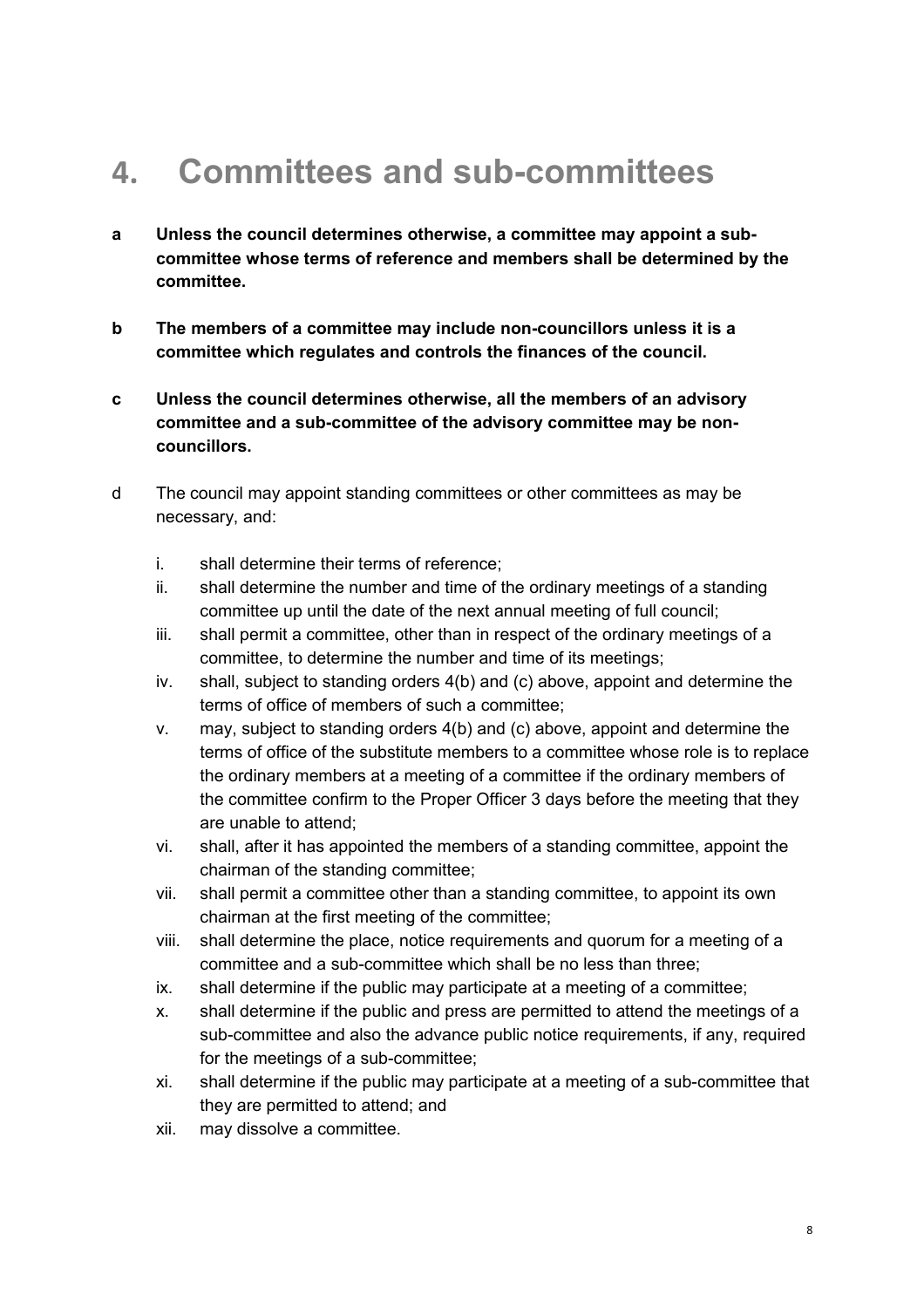#### **5. Ordinary council meetings**

- **a In an election year, the annual meeting of the council shall be held on or within 14 days following the day on which the new councillors elected take office.**
- **b In a year which is not an election year, the annual meeting of a council shall be held on such day in May as the council may direct.**
- **c If no other time is fixed, the annual meeting of the council shall take place at 6 -30 pm.**
- **d In addition to the annual meeting of the council, at least three other ordinary meetings shall be held in each year on such dates and times as the council directs.**
- **e The first business conducted at the annual meeting of the council shall be the election of the Chairman and Vice-Chairman (if any) of the Council.**
- **f The Chairman of the Council, unless he has resigned or becomes disqualified, shall continue in office and preside at the annual meeting until his successor is elected at the next annual meeting of the council.**
- **g The Vice-Chairman of the Council, if any, unless he resigns or becomes disqualified, shall hold office until immediately after the election of the Chairman of the Council at the next annual meeting of the council.**
- **h In an election year, if the current Chairman of the Council has not been re-elected as a member of the council, he shall preside at the meeting until a successor Chairman of the Council has been elected. The current Chairman of the Council shall not have an original vote in respect of the election of the new Chairman of the Council but must give a casting vote in the case of an equality of votes.**
- **i In an election year, if the current Chairman of the Council has been re-elected as a member of the council, he shall preside at the meeting until a new Chairman of the Council has been elected. He may exercise an original vote in respect of the election of the new Chairman of the Council and must give a casting vote in the case of an equality of votes.**
- **j** Following the election of the Chairman of the Council and Vice-Chairman (if any) of the Council at the annual meeting of the council, the business of the annual meeting shall include:
	- i. **In an election year, delivery by the Chairman of the Council and councillors of their acceptance of office forms unless the council resolves for this to**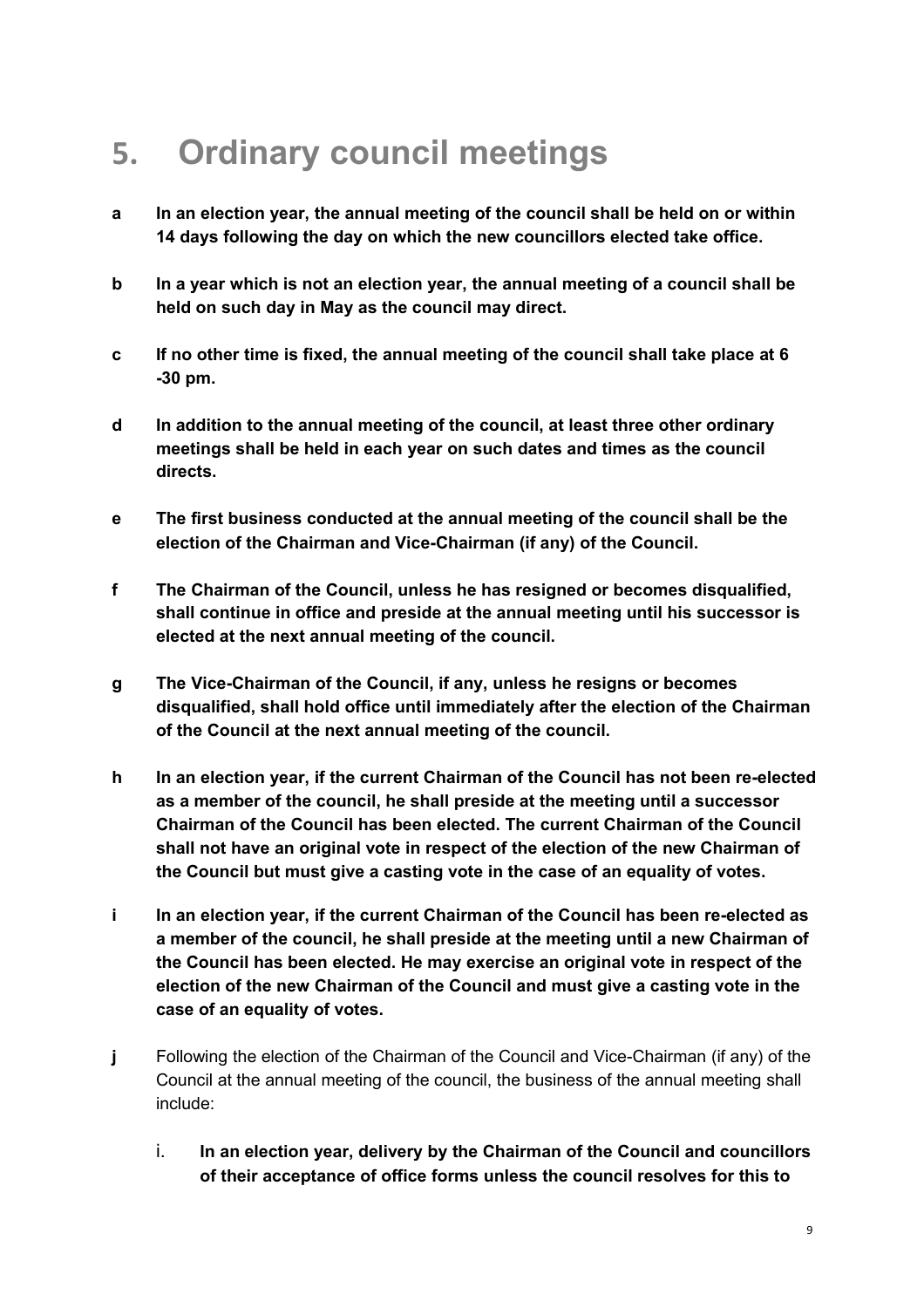**be done at a later date**. **In a year which is not an election year, delivery by the Chairman of the Council of his acceptance of office form unless the council resolves for this to be done at a later date;**

- ii. Confirmation of the accuracy of the minutes of the last meeting of the council;
- iii. Receipt of the minutes of the last meeting of a committee;
- iv. Consideration of the recommendations made by a committee;
- v. Review of delegation arrangements to committees, sub-committees, staff and other local authorities;
- vi. Review of the terms of reference for committees;
- vii. Appointment of members to existing committees;
- viii. Appointment of any new committees in accordance with standing order 4 above;
- ix. Review and adoption of appropriate standing orders and financial regulations;
- x. Review of arrangements, including any charters and agency agreements, with other local authorities and review of contributions made to expenditure incurred by other local authorities;
- xi. Review of representation on or work with external bodies and arrangements for reporting back;
- xii. In an election year, to make arrangements with a view to the council becoming eligible to exercise the general power of competence in the future;
- xiii. Review of inventory of land and assets including buildings and office equipment;
- xiv. Confirmation of arrangements for insurance cover in respect of all insured risks;
- xv. Review of the council's and/or staff subscriptions to other bodies;
- xvi. Review of the council's complaints procedure;
- xvii. Review of the council's procedures for handling requests made under the Freedom of Information Act 2000 and the Data Protection Act 1998;
- xviii. Review of the council's policy for dealing with the press/media; and
- xix. Determining the time and place of ordinary meetings of the full council up to and including the next annual meeting of full council.

#### **6. Extraordinary meetings of the council and committees and sub-committees**

#### **a The Chairman of the Council may convene an extraordinary meeting of the**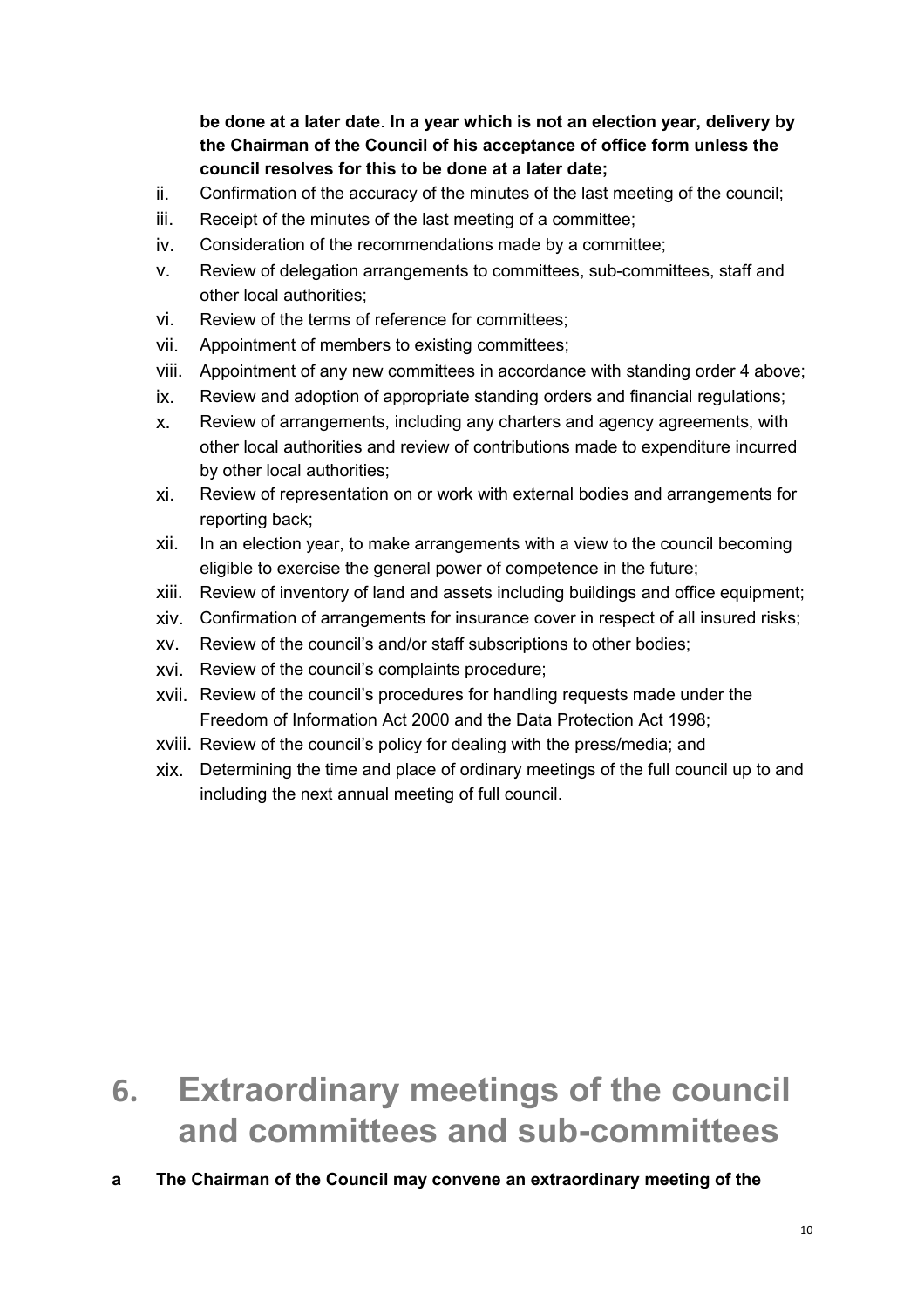**council at any time.** 

- **b If the Chairman of the Council does not or refuses to call an extraordinary meeting of the council within seven days of having been requested in writing to do so by two councillors, any two councillors may convene an extraordinary meeting of the council. The public notice giving the time, place and agenda for such a meeting must be signed by the two councillors.**
- c The chairman of a committee [or a sub-committee] may convene an extraordinary meeting of the committee [or the sub-committee] at any time.
- d If the chairman of a committee [or a sub-committee] does not or refuses to call an extraordinary meeting within 7 days of having been requested by to do so by 2 members of the committee [or the sub-committee], any2 members of the committee [and the sub-committee] may convene an extraordinary meeting of a committee [and a sub-committee].

#### **7. Previous resolutions**

- a A resolution shall not be reversed within six months except either by a special motion, which requires written notice by at least 2 councillors to be given to the Proper Officer in accordance with standing order 9 below, or by a motion moved in pursuance of the recommendation of a committee or a sub-committee.
- b When a motion moved pursuant to standing order 7(a) above has been disposed of, no similar motion may be moved within a further six months.

#### **8. Voting on appointments**

a Where more than two persons have been nominated for a position to be filled by the council and none of those persons has received an absolute majority of votes in their favour, the name of the person having the least number of votes shall be struck off the list and a fresh vote taken. This process shall continue until a majority of votes is given in favour of one person. A tie in votes may be settled by the casting vote exercise-able by the chairman of the meeting.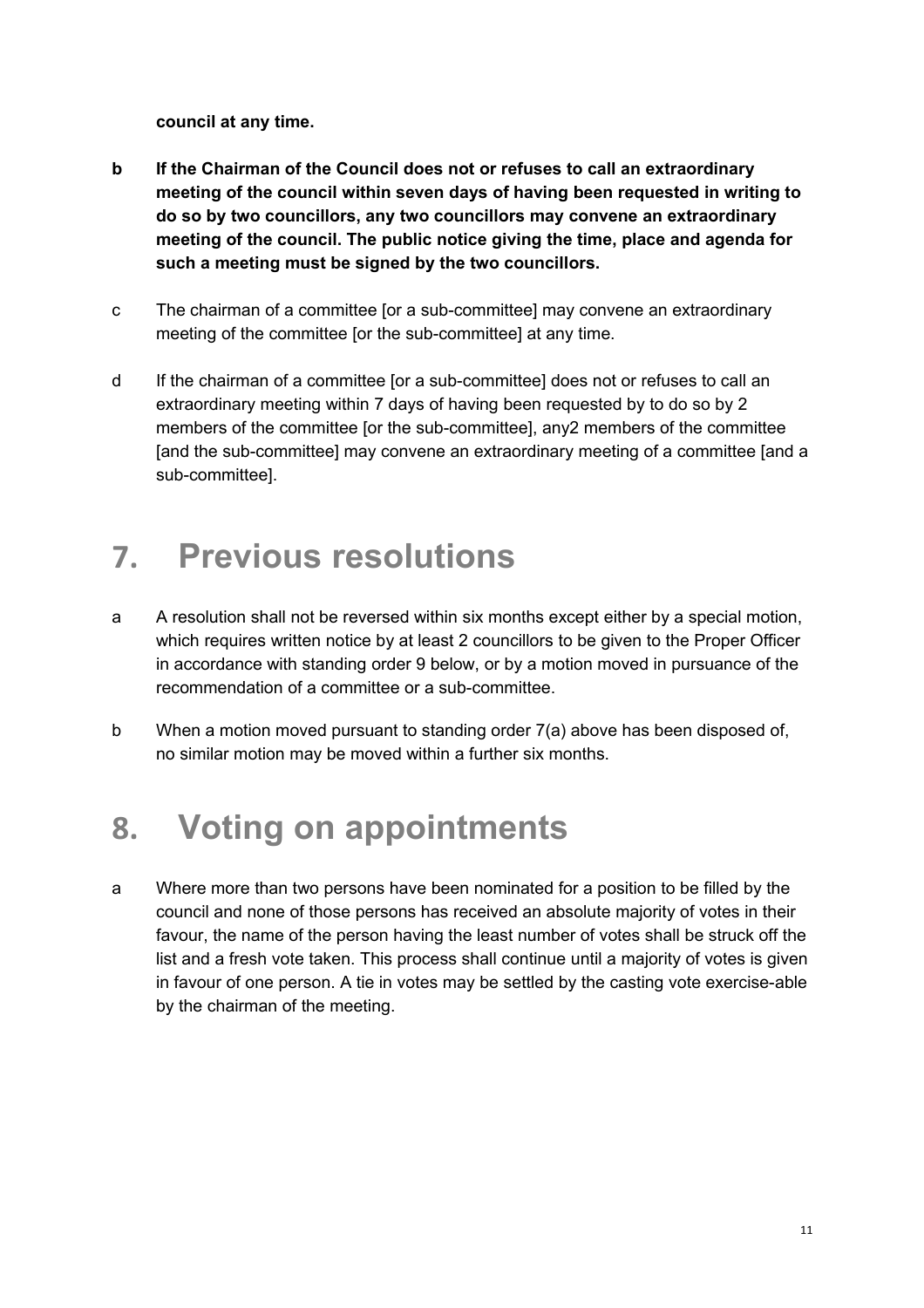#### **9. Motions for a meeting that require written notice to be given to the Proper Officer**

- a A motion shall relate to the responsibilities of the meeting which it is tabled for and in any event shall relate to the performance of the council's statutory functions, powers and obligations or an issue which specifically affects the council's area or its residents.
- b No motion may be moved at a meeting unless it is on the agenda and the mover has given written notice of its wording to the Proper Officer at least 2 clear days before the meeting. Clear days do not include the day of the notice or the day of the meeting.
- c The Proper Officer may, before including a motion on the agenda received in accordance with standing order 9(b) above, correct obvious grammatical or typographical errors in the wording of the motion.
- d If the Proper Officer considers the wording of a motion received in accordance with standing order 9(b) above is not clear in meaning, the motion shall be rejected until the mover of the motion resubmits it in writing to the Proper Officer so that it can be understood at least 1 clear day before the meeting.
- e If the wording or subject of a proposed motion is considered improper, the Proper Officer shall consult with the chairman of the forthcoming meeting or, as the case may be, the councillors who have convened the meeting, to consider whether the motion shall be included in the agenda or rejected.
- f Subject to standing order 9(e) above, the decision of the Proper Officer as to whether or not to include the motion on the agenda shall be final.
- g Motions received shall be recorded in a book for that purpose and numbered in the order that they are received.
- h Motions rejected shall be recorded in a file for that purpose with an explanation by the Proper Officer for their rejection.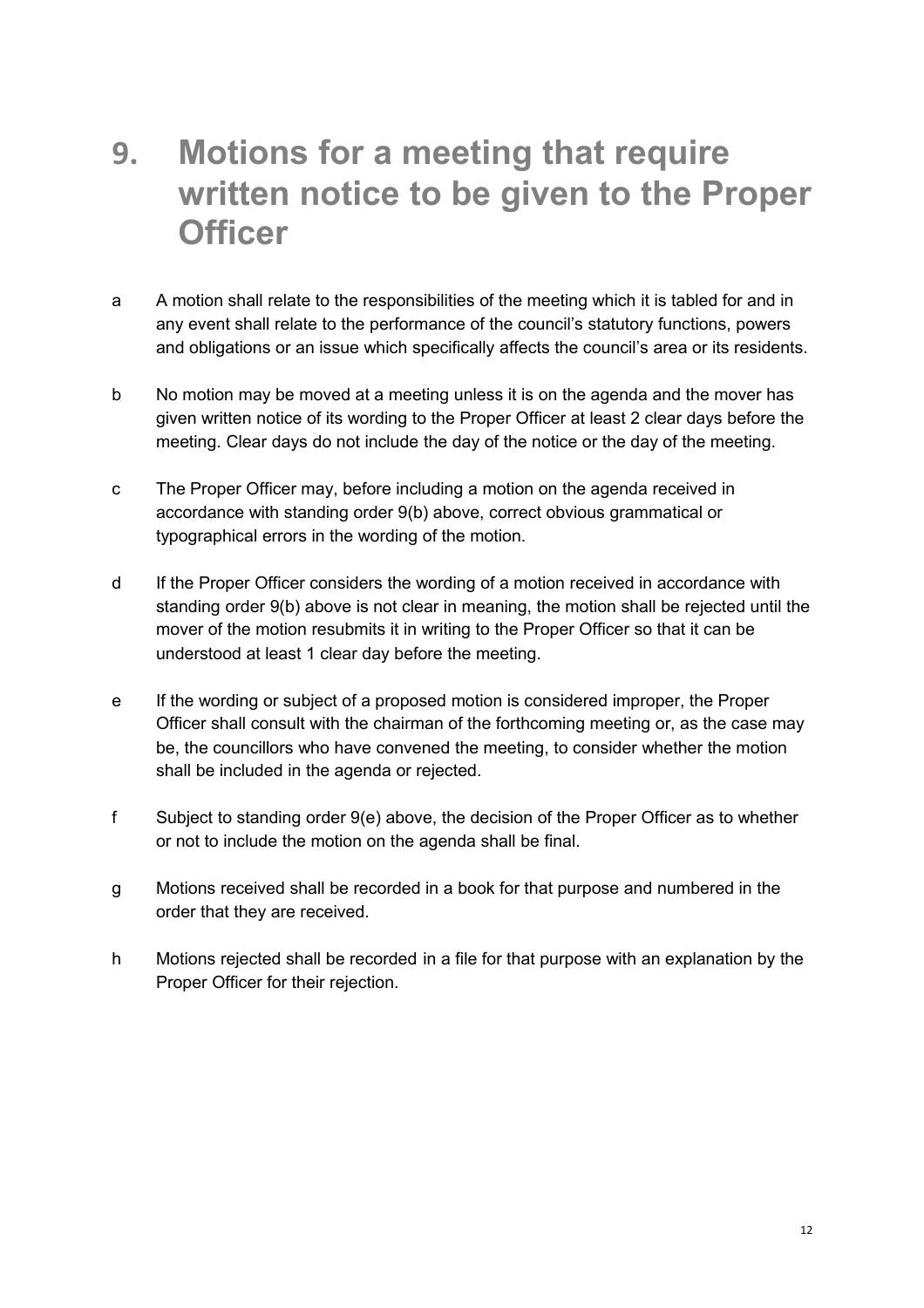#### **10. Motions at a meeting that do not require written notice**

- a The following motions may be moved at a meeting without written notice to the Proper Officer;
	- i. to correct an inaccuracy in the draft minutes of a meeting;
	- ii. to move to a vote;
	- iii. to defer consideration of a motion;
	- iv. to refer a motion to a particular committee or sub-committee;
	- v. to appoint a person to preside at a meeting;
	- vi. to change the order of business on the agenda;
	- vii. to proceed to the next business on the agenda;
	- viii. to require a written report;
	- ix. to appoint a committee or sub-committee and their members;
	- x. to extend the time limits for speaking;
	- xi. to exclude the press and public from a meeting in respect of confidential or sensitive information which is prejudicial to the public interest;
	- xii. to not hear further from a councillor or a member of the public;
	- xiii. to exclude a councillor or member of the public for disorderly conduct;
	- xiv. to temporarily suspend the meeting;
	- xv. to suspend a particular standing order (unless it reflects mandatory statutory requirements);
	- xvi. to adjourn the meeting; or
	- xvii. to close a meeting.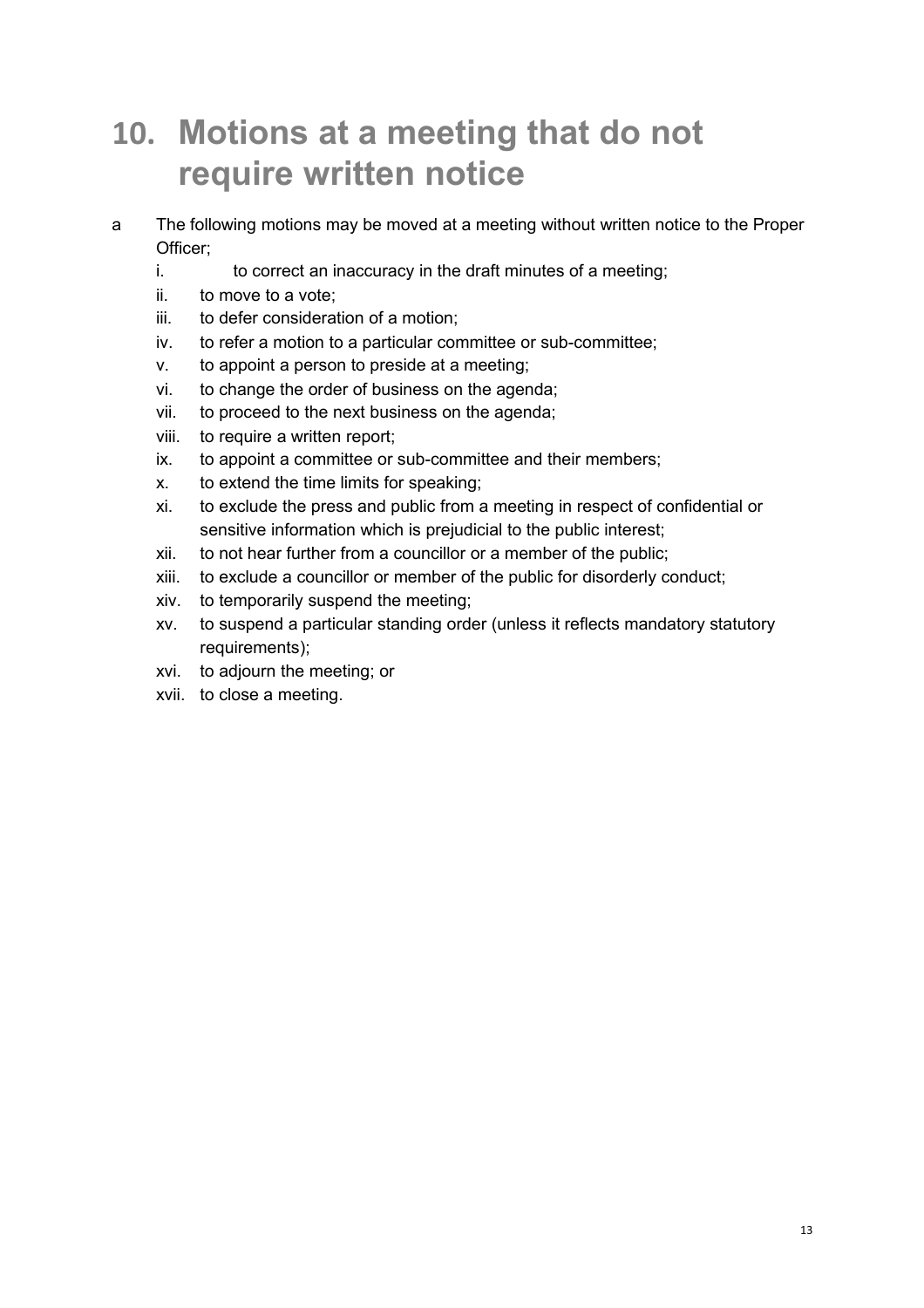# **11. Handling confidential or sensitive information**

- a The agenda, papers that support the agenda and the minutes of a meeting shall not disclose or otherwise undermine confidential or sensitive information which for special reasons would not be in the public interest.
- b Councillors and staff shall not disclose confidential or sensitive information which for special reasons would not be in the public interest.

#### **12. Draft minutes**

- a If the draft minutes of a preceding meeting have been served on councillors with the agenda to attend the meeting at which they are due to be approved for accuracy, they shall be taken as read.
- b There shall be no discussion about the draft minutes of a preceding meeting except in relation to their accuracy. A motion to correct an inaccuracy in the draft minutes shall be moved in accordance with standing order 10(a)(i) above.
- c The accuracy of draft minutes, including any amendment(s) made to them, shall be confirmed by resolution and shall be signed by the chairman of the meeting and stand as an accurate record of the meeting to which the minutes relate.
- d If the chairman of the meeting does not consider the minutes to be an accurate record of the meeting to which they relate, he shall sign the minutes and include a paragraph in the following terms or to the same effect:

"The chairman of this meeting does not believe that the minutes of the meeting of the Hasketon Parish Council held on [date] in respect of ( ) were a correct record but his view was not upheld by the meeting and the minutes are confirmed as an accurate record of the proceedings."

e Upon a resolution which confirms the accuracy of the minutes of a meeting, the draft minutes or recordings of the meeting for which approved minutes exist shall be destroyed.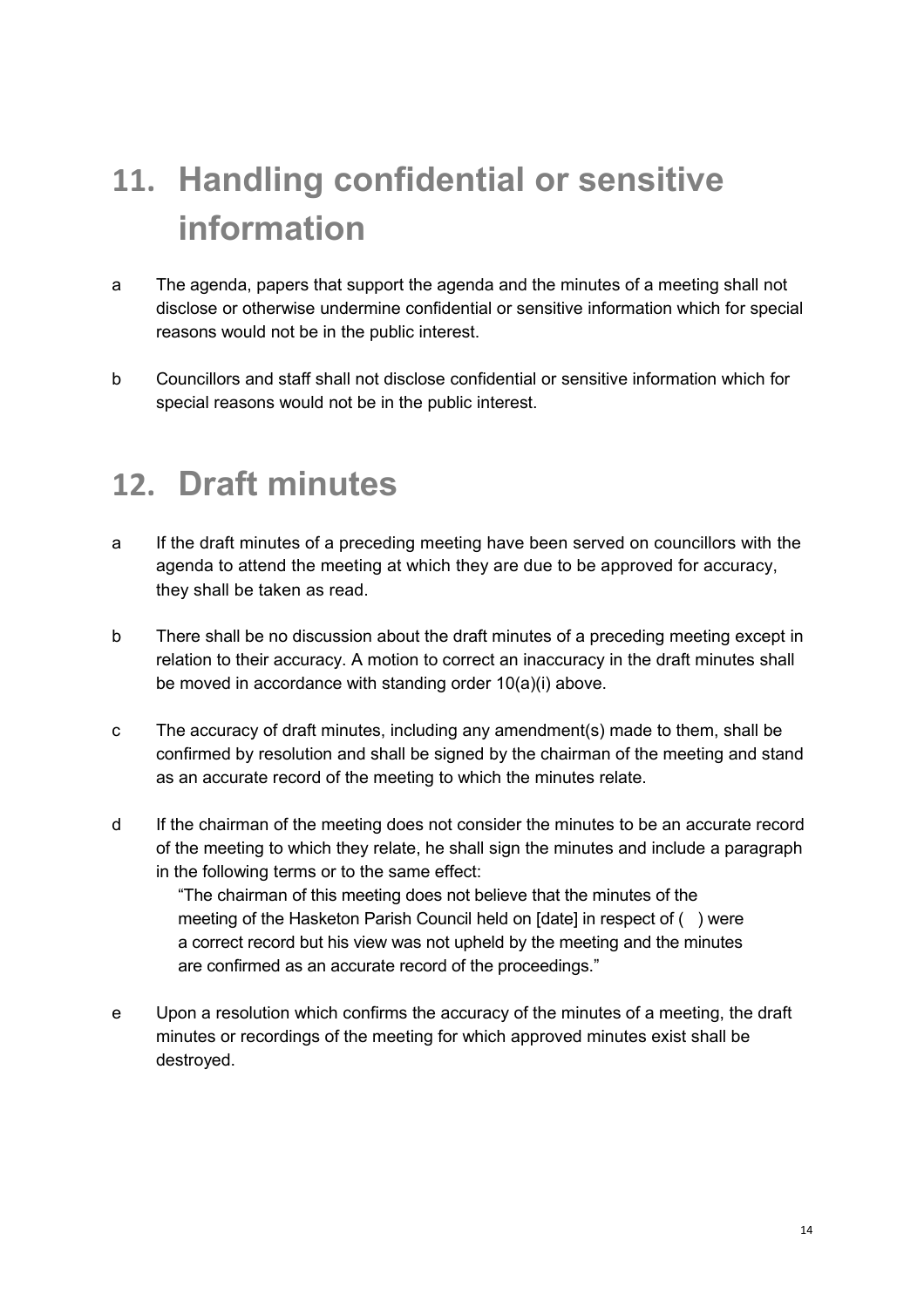#### **13. Code of conduct and dispensations**

*See also standing order 3(t) above.* 

- a All councillors and non-councillors with voting rights shall observe the code of conduct adopted by the council.
- b Unless he has been granted a dispensation, a councillor or non-councillor with voting rights shall withdraw from a meeting when it is considering a matter in which he has a disclosable pecuniary interest. He may return to the meeting after it has considered the matter in which he had the interest.
- c Unless he has been granted a dispensation, a councillor or non-councillor with voting rights shall withdraw from a meeting when it is considering a matter in which he has another interest if so required by the council's code of conduct. He may return to the meeting after it has considered the matter in which he had the interest.
- d **Dispensation requests shall be in writing and submitted to the Proper Officer** as soon as possible before the meeting, or failing that, at the start of the meeting for which the dispensation is required.
- e A decision as to whether to grant a dispensation shall be made [by the Proper Officer] OR [by a meeting of the council, or committee or sub-committee for which the dispensation is required] and that decision is final.
- f A dispensation request shall confirm:
	- i. the description and the nature of the disclosable pecuniary interest or other interest to which the request for the dispensation relates;
	- ii. whether the dispensation is required to participate at a meeting in a discussion only or a discussion and a vote;
	- iii. the date of the meeting or the period (not exceeding four years) for which the dispensation is sought; and
	- iv. an explanation as to why the dispensation is sought.
- g Subject to standing orders 13(d) and (f) above, dispensations requests shall be considered [by the Proper Officer before the meeting or, if this is not possible, at the start of the meeting for which the dispensation is require] OR [at the beginning of the meeting of the council, or committee or a sub-committee for which the dispensation is required].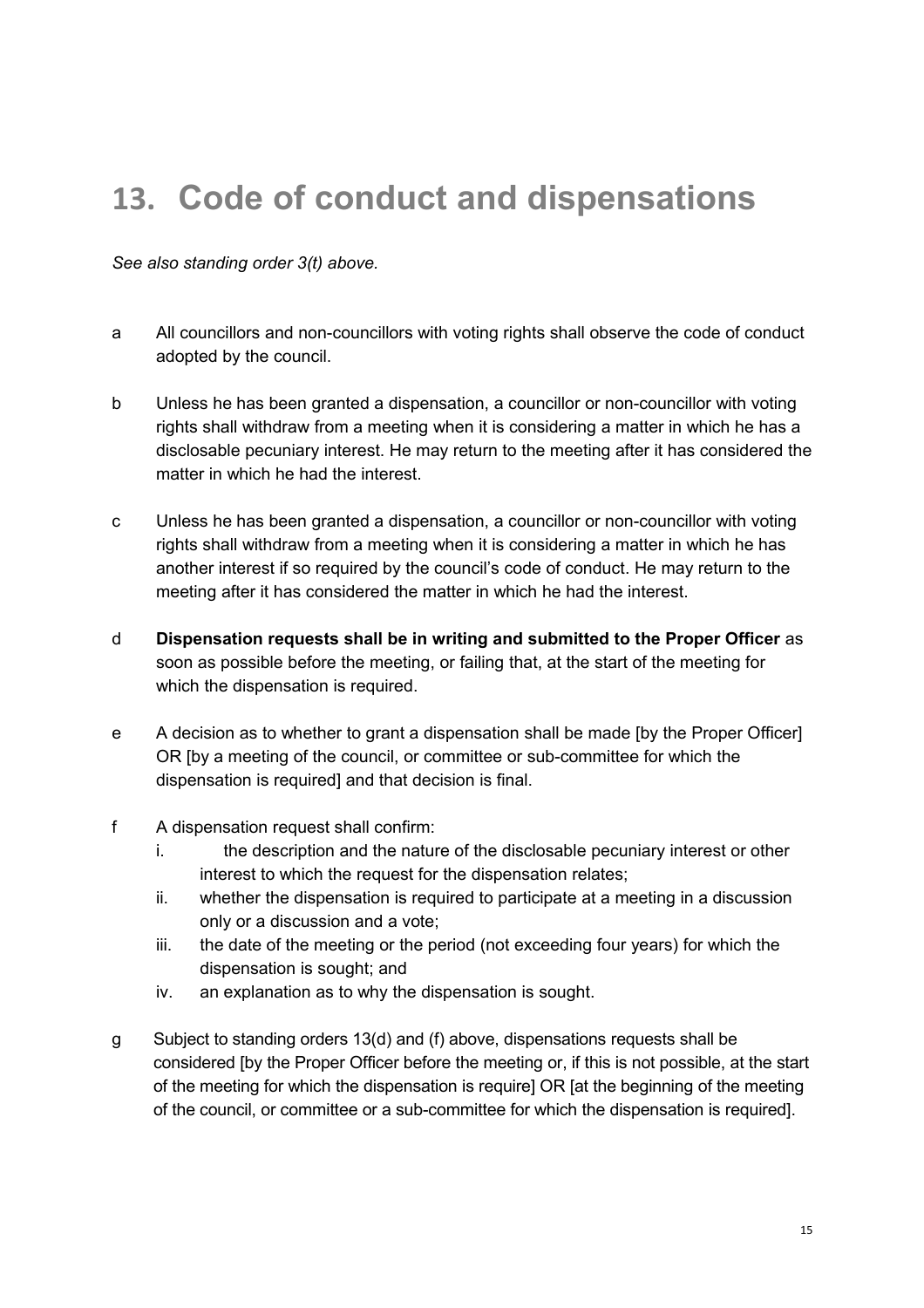- **h A dispensation may be granted in accordance with standing order 13(e) above if having regard to all relevant circumstances the following applies:** 
	- **i. without the dispensation the number of persons prohibited from participating in the particular business would be so great a proportion of the meeting transacting the business as to impede the transaction of the business or**
	- **ii. granting the dispensation is in the interests of persons living in the council's area or**
	- **iii. it is otherwise appropriate to grant a dispensation.**

#### **14. Code of conduct complaints**

- a Upon notification by the District Council that it is dealing with a complaint that a councillor or non-councillor with voting rights has breached the council's code of conduct, the Proper Officer shall, subject to standing order 11 above, report this to the council.
- b Where the notification in standing order 14(a) above relates to a complaint made by the Proper Officer, the Proper Officer shall notify the Chairman of Council of this fact, and the Chairman shall nominate another staff member to assume the duties of the Proper Officer in relation to the complaint until it has been determined and the council has agreed what action, if any, to take in accordance with standing order 14(d) below.
- c The council may:
	- i. provide information or evidence where such disclosure is necessary to progress an investigation of the complaint or is required by law;
	- ii. seek information relevant to the complaint from the person or body with statutory responsibility for investigation of the matter;
- **d Upon notification by the District Council that a councillor or non-councillor with voting rights has breached the council's code of conduct, the council shall consider what, if any, action to take against him. Such action excludes disqualification or suspension from office.**

#### **15. Proper Officer**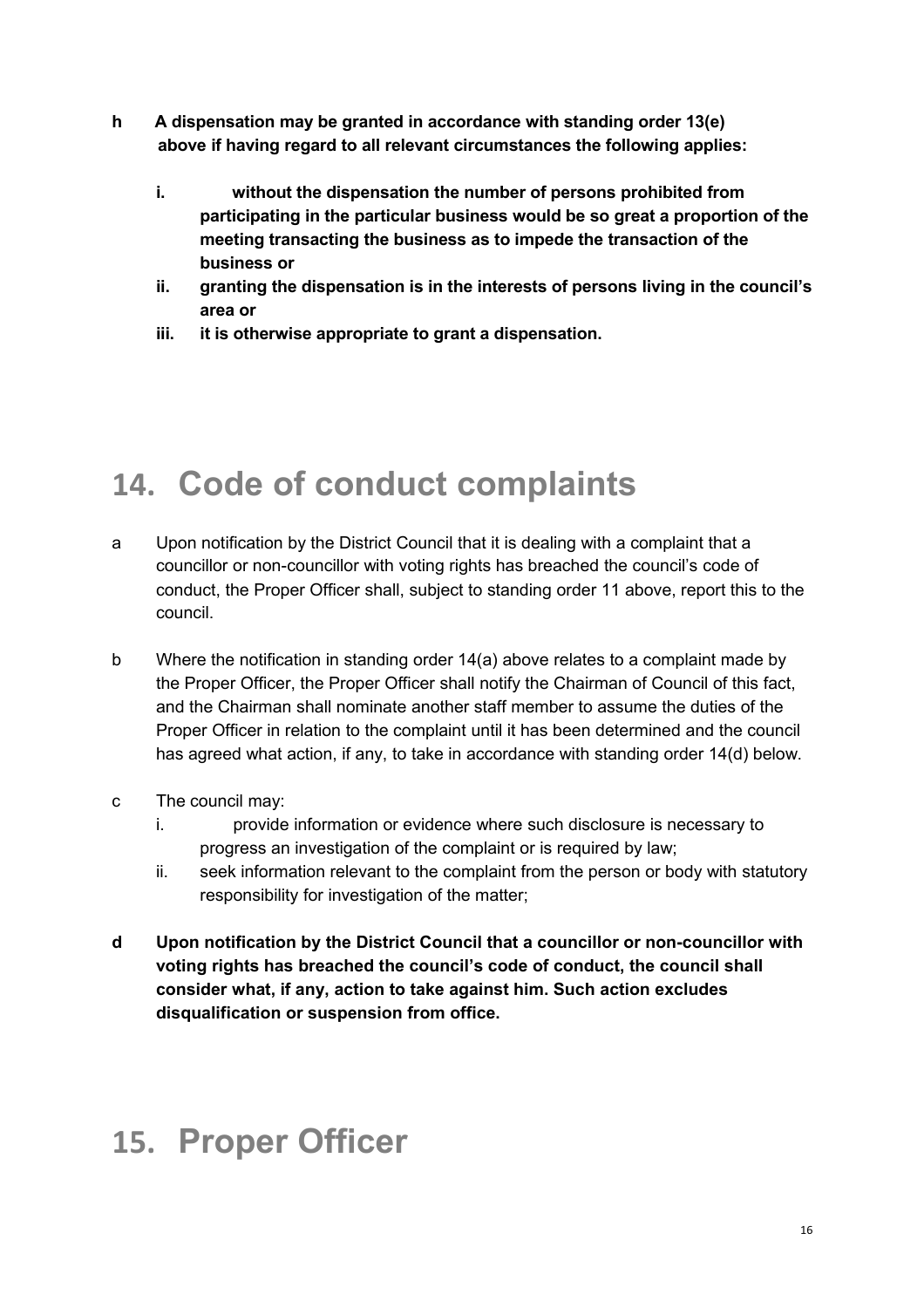- a The Proper Officer shall be the clerk
- b The Proper Officer shall:

at least three clear days before a meeting of the council, a committee and a subcommittee serve on councillors a summons, by email, confirming the time, place and the agenda provided any such email contains the electronic signature and title of the Proper Officer.

*See standing order 3(b) above for the meaning of clear days for a meeting of a full council and standing order 3 (c) above for a meeting of a committee.*

- i. **give public notice of the time, place and agenda at least three clear days before a meeting of the council or a meeting of a committee** or a subcommittee **(provided that the public notice with agenda of an extraordinary meeting of the council convened by councillors is signed by them);** *See standing order 3(b) above for the meaning of clear days for a meeting of a full council and standing order 3(c) above for a meeting of a committee.*
- ii. subject to standing order 9 above, include on the agenda all motions in the order received unless a councillor has given written notice at least 3 days before the meeting confirming his withdrawal of it;
- iii. **convene a meeting of full council for the election of a new Chairman of the Council, occasioned by a casual vacancy in his office;**
- iv. facilitate inspection of the minute book by local government electors;
- v. **receive and retain copies of byelaws made by other local authorities;**
- vi. retain acceptance of office forms from councillors;
- vii. retain a copy of every councillor's register of interests;
- viii. assist with responding to requests made under the Freedom of Information Act 2000 and Data Protection Act 1998, in accordance with and subject to the council's policies and procedures relating to the same;
- ix. receive and send general correspondence and notices on behalf of the council except where there is a resolution to the contrary;
- x. manage the organisation, storage of, access to and destruction of information held by the council in paper and electronic form;
- xi. arrange for legal deeds to be executed; *See also standing order 22 below.*
- xii. arrange or manage the prompt authorisation, approval, and instruction regarding any payments to be made by the council in accordance with the council's financial regulations;
- xiii. record every planning application notified to the council and the council's response to the local planning authority in a book for such purpose;
- xiv. refer a planning application received by the council to the Chairman or in his absence Chairman of the Planning Committee within two working days of receipt to facilitate an extraordinary meeting if the nature of a planning application requires consideration before the next ordinary meeting of the Planning committee;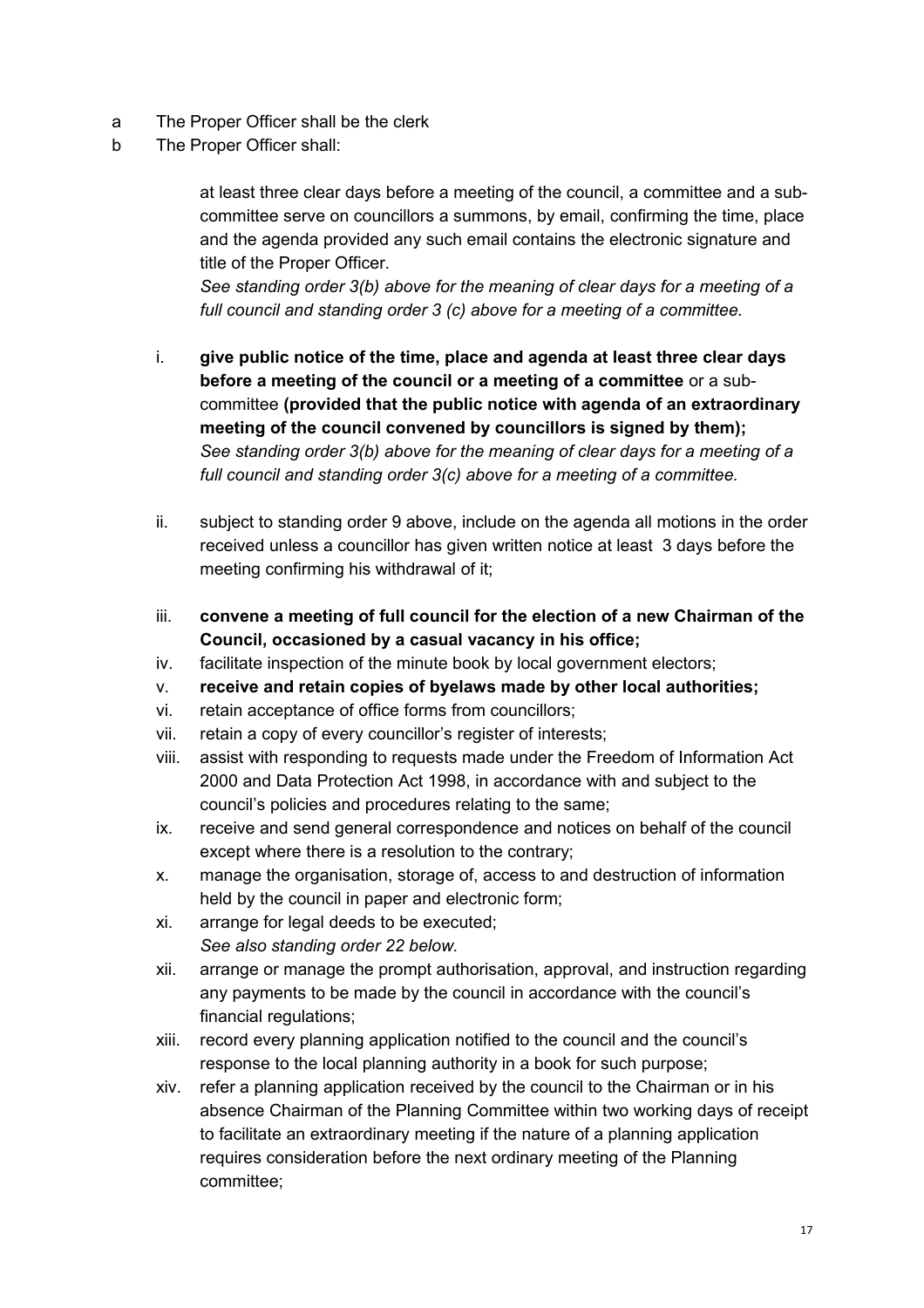- xv. manage access to information about the council via the publication scheme; and
- xvi. retain custody of the seal of the council (if any) which shall not be used without a resolution to that effect.

*See also standing order 22 below.*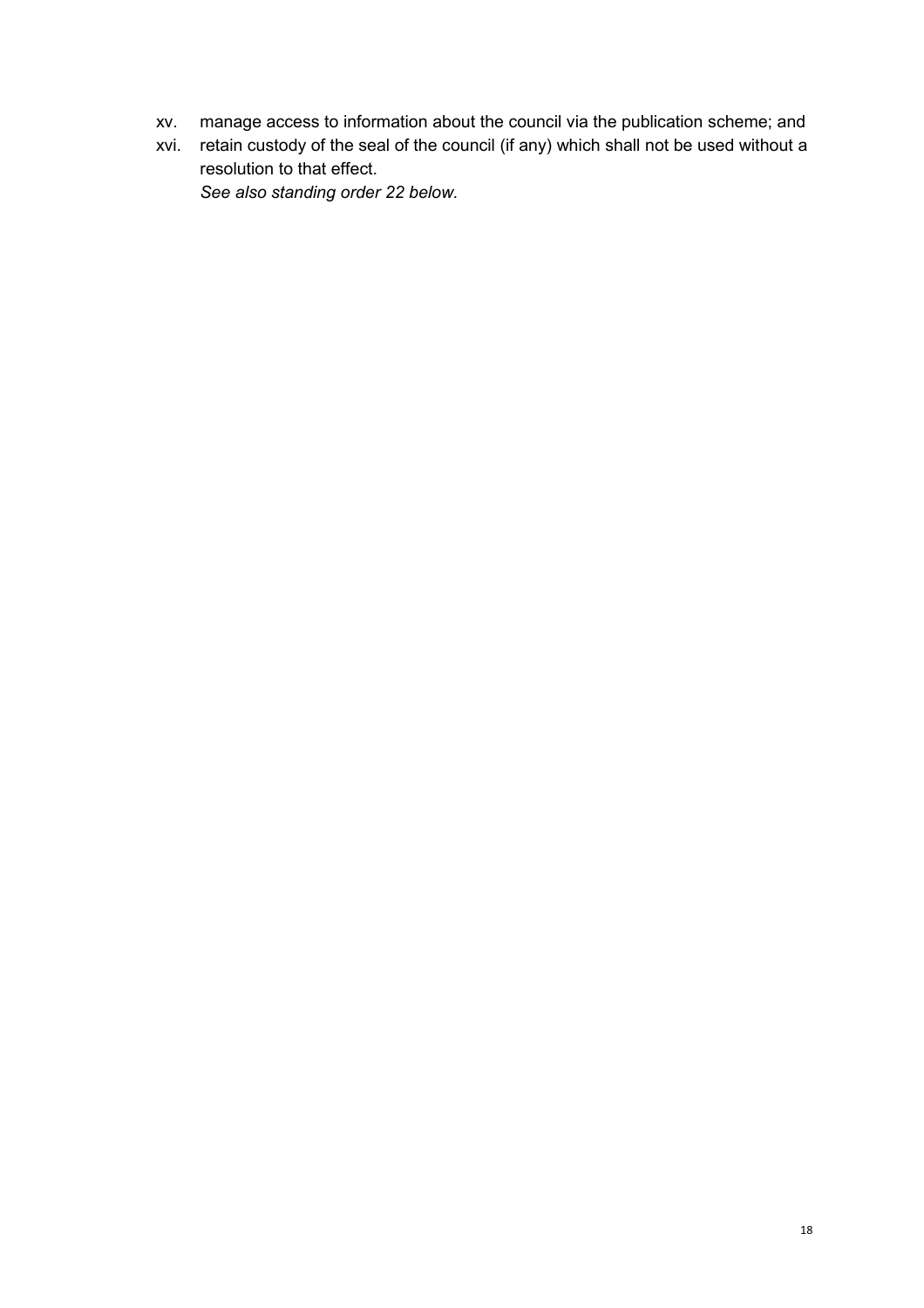## **16. Responsible Financial Officer**

a The council shall appoint appropriate staff member(s) to undertake the work of the Responsible Financial Officer when the Responsible Financial Officer is absent.

#### **17. Accounts and accounting statements**

- a "Proper practices" in standing orders refer to the most recent version of [Governance and Accountability for Local Councils – a Practitioners' Guide (England)] OR [Governance and Accountability for Local Councils in Wales – A Practitioners' Guide].
- b All payments by the council shall be authorised, approved and paid in accordance with the law, proper practices and the council's financial regulations.
- c The Responsible Financial Officer shall supply to each councillor as soon as practicable after 30 June, 30 September and 31 December in each year a statement to summarise:
	- i. the council's receipts and payments for each quarter;
	- ii. the council's aggregate receipts and payments for the year to date;
	- iii. the balances held at the end of the quarter being reported

and which includes a comparison with the budget for the financial year and highlights any actual or potential overspends.

- d As soon as possible after the financial year end at 31 March, the Responsible Financial Officer shall provide:
	- i. each councillor with a statement summarising the council's receipts and payments for the last quarter and the year to date for information; and
	- ii. to the full council the accounting statements for the year in the form of Section 1 of the annual return, as required by proper practices, for consideration and approval.
- e The year end accounting statements shall be prepared in accordance with proper practices and applying the form of accounts determined by the council (receipts and payments, or income and expenditure) for a year to 31 March. A completed draft annual return shall be presented to each councillor before the end of the following month of May. The annual return of the council, which is subject to external audit, including the annual governance statement, shall be presented to council for consideration and formal approval before 30 June.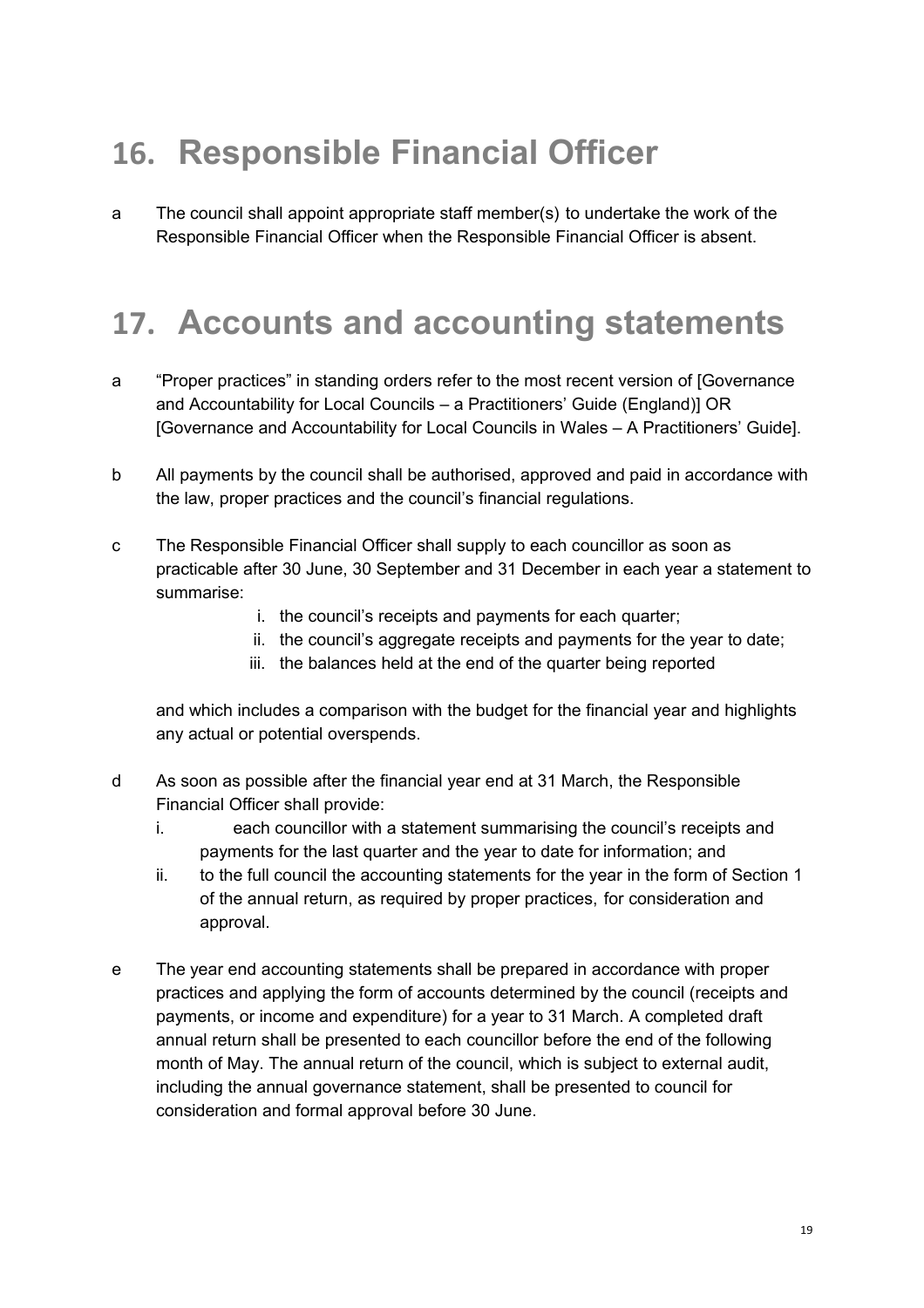## **18. Financial controls and procurement**

- a The council shall consider and approve financial regulations drawn up by the Responsible Financial Officer, which shall include detailed arrangements in respect of the following:
	- i. the keeping of accounting records and systems of internal controls;
	- ii. the assessment and management of financial risks faced by the council;
	- iii. the work of the independent internal auditor in accordance with proper practices and the receipt of regular reports from the internal auditor, which shall be required at least annually;
	- iv. the inspection and copying by councillors and local electors of the council's accounts and/or orders of payments; and
	- v. procurement policies (subject to standing order 18(c) below) including the setting of values for different procedures where a contract has an estimated value of less than £10,000.
- b Financial regulations shall be reviewed regularly and at least annually for fitness of purpose.

#### c **Financial regulations shall confirm that a proposed contract for the supply of goods, materials, services and the execution of works with an estimated value in excess of £10,000 shall be procured on the basis of a formal tender as summarised in standing order 18(d) below.**

- d Subject to additional requirements in the financial regulations of the council, the tender process for contracts for the supply of goods, materials, services or the execution of works shall include, as a minimum, the following steps:
	- i. a specification for the goods, materials, services or the execution of works shall be drawn up;
	- ii. an invitation to tender shall be drawn up to confirm (i) the council's specification (ii) the time, date and address for the submission of tenders (iii) the date of the council's written response to the tender and (iv) the prohibition on prospective contractors contacting councillors or staff to encourage or support their tender outside the prescribed process;
	- iii. the invitation to tender shall be advertised in a local newspaper and in any other manner that is appropriate;
	- iv. tenders are to be submitted in writing in a sealed marked envelope addressed to the Proper Officer;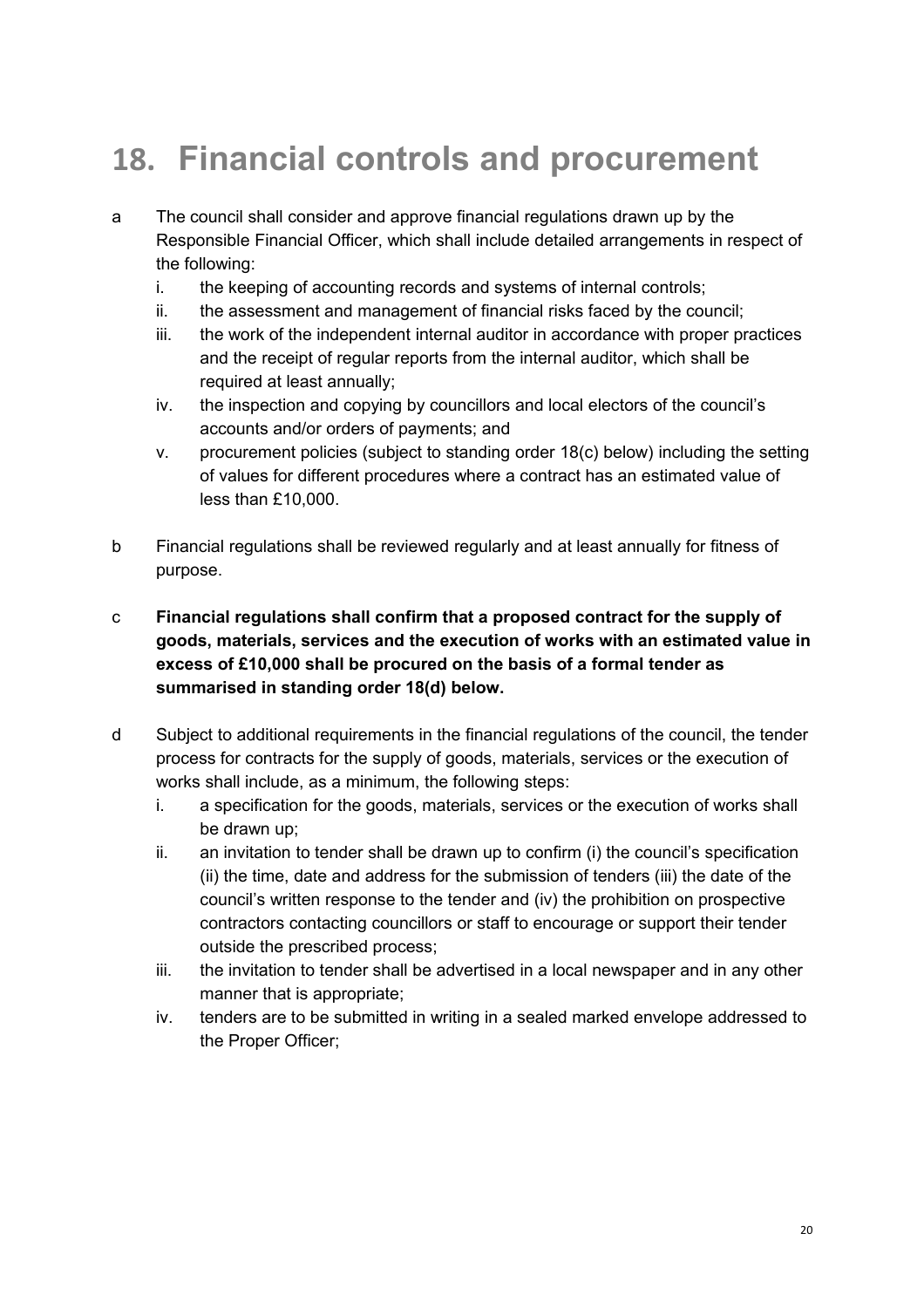- v. tenders shall be opened by the Proper Officer in the presence of at least one councillor after the deadline for submission of tenders has passed;
- vi. tenders are to be reported to and considered by the appropriate meeting of the council or a committee or sub-committee with delegated responsibility.
- e Neither the council, nor a committee or a sub-committee with delegated responsibility for considering tenders, is bound to accept the lowest value tender.
- **f Where the value of a contract is likely to exceed £138,893 (or other threshold specified by the Office of Government Commerce from time to time) the council must consider whether the Public Contracts Regulations 2006 (SI No. 5, as amended) and the Utilities Contracts Regulations 2006 (SI No. 6, as amended) apply to the contract and, if either of those Regulations apply, the council must comply with EU procurement rules.**

#### **19. Handling staff matters**

- a A matter personal to a member of staff that is being considered by a meeting of council
- b Subject to the council's policy regarding absences from work, the council's most senior member of staff shall notify the chairman of the Council of absence occasioned by illness or other reason and that person shall report such absence to the Council at its next meeting.
- c The chairman or in his absence, the vice-chairman shall upon a resolution conduct a review of the performance and annual appraisal of the work of the Clerk. The reviews and appraisal shall be reported in writing and is subject to approval by resolution by the council.
- d Subject to the council's policy regarding the handling of grievance matters, the council's most senior employee shall contact the chairman of the council or in his absence, the vice-chairman of the council in respect of an informal or formal grievance matter, and this matter shall be reported back and progressed by resolution of the council
- e Subject to the council's policy regarding the handling of grievance matters, if an informal or formal grievance matter raised by clerk relates to the chairman or vicechairman, this shall be communicated to another member of the council who shall decide how best to proceed.
- f Any persons responsible for all or part of the management of staff shall treat the written records of all meetings relating to their performance, capabilities, grievance or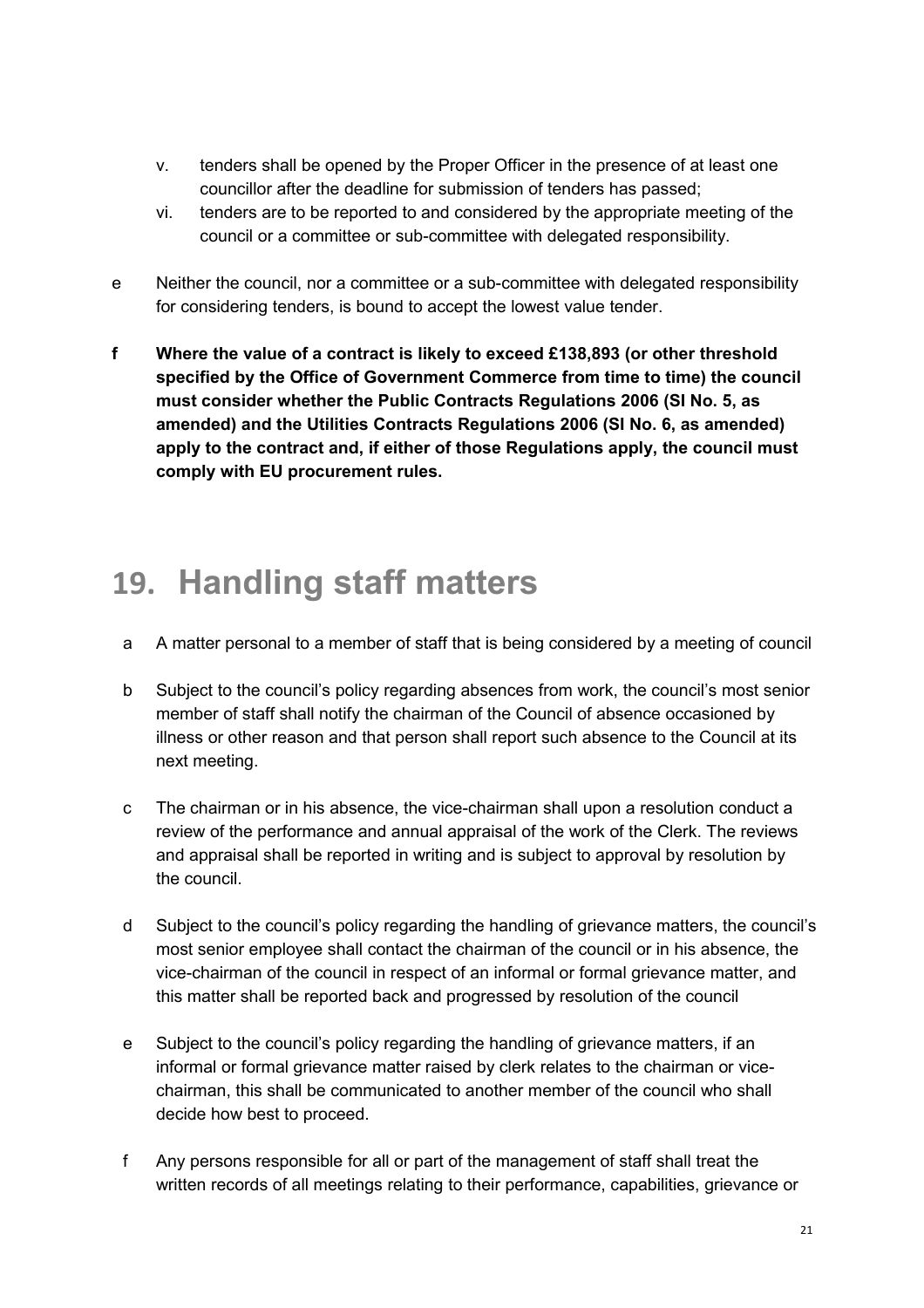disciplinary matters as confidential and secure.

- g The council shall keep all written records relating to employees secure. All paper records shall be secured and locked and electronic records shall be password protected and encrypted.
- h Only persons with line management responsibilities shall have access to staff records referred to in standing orders 19(f) and (g) above if so justified.
- i Access and means of access by keys and/or computer passwords to records of employment referred to in standing orders 19(f) and (g) above shall be provided only to (post holder) and/or the Chairman of the Council.

#### **20. Requests for information**

- a Requests for information held by the council shall be handled in accordance with the council's policy in respect of handling requests under the Freedom of Information Act 2000 and the Data Protection Act 1998.
- b Correspondence from, and notices served by, the Information Commissioner shall be referred by the Proper Officer to the chairman. The council shall have the power to do anything to facilitate compliance with the Freedom of Information Act 2000.

#### **21. Relations with the press/media**

a Requests from the press or other media for an oral or written comment or statement from the Council, its councillors or staff shall be handled in accordance with the Council's policy in respect of dealing with the press and/or other media.

#### **22. Execution and sealing of legal deeds**

*See also standing orders 15(b)(xii) and (xvii) above.*

a A legal deed shall not be executed on behalf of the council unless authorised by a resolution.

 **Subject to standing order 22(a) above, any two councillors may sign, on behalf of the council, any deed required by law and the Proper Officer shall witness their signatures.**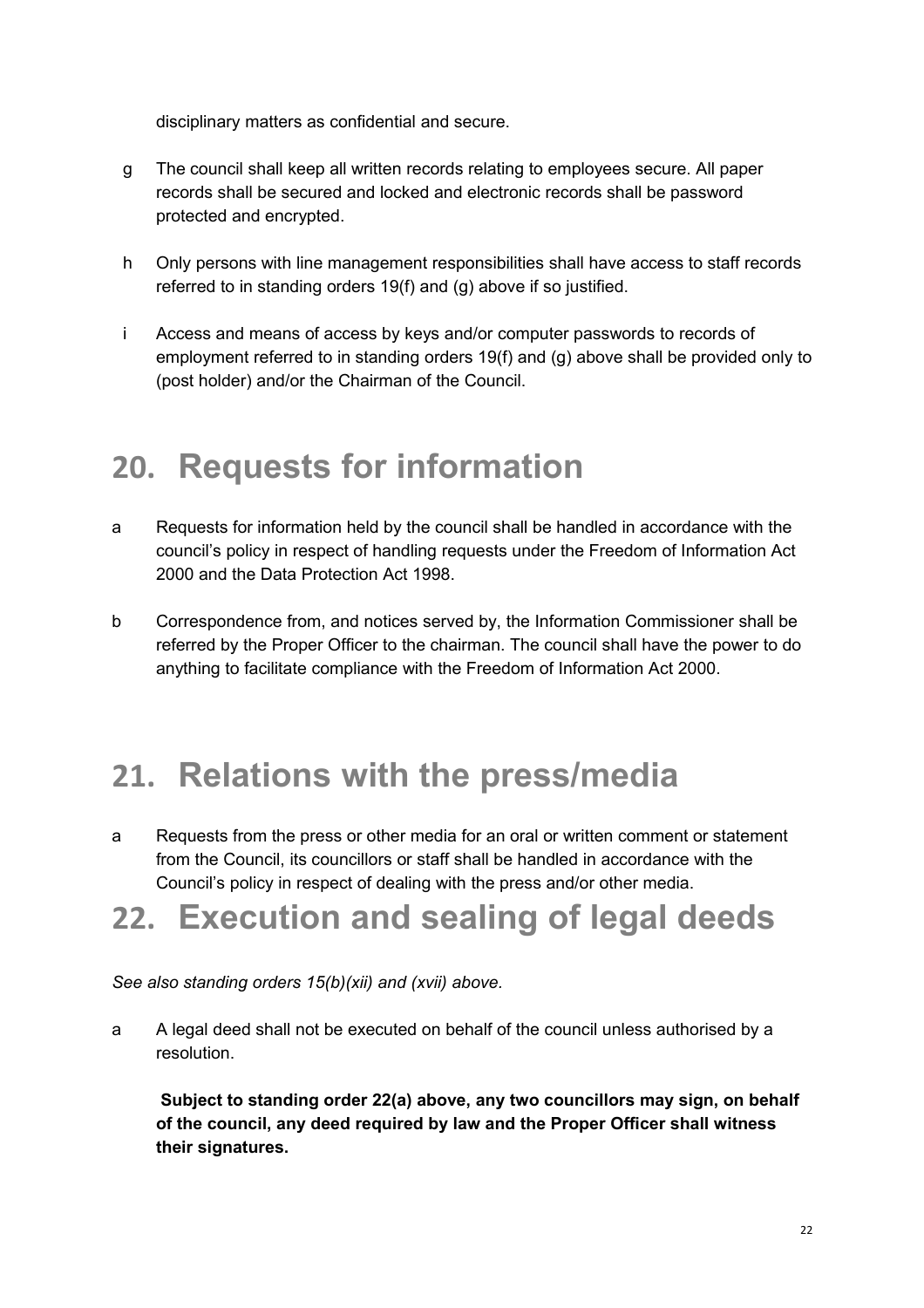## **23. Communicating with District and County or Unitary councillors**

- a An invitation to attend a meeting of the council shall be sent, together with the agenda, to the ward councillor(s) of the District and County Council representing the area of the council.
- b Unless the council determines otherwise, a copy of each letter sent to the District and County Council shall be sent to the ward councillor(s) representing the area of the council.

#### **24. Restrictions on councillor activities**

- a Unless authorised by a resolution, no councillor shall:
	- i. inspect any land and/or premises which the council has a right or duty to inspect; or
	- ii. issue orders, instructions or directions.